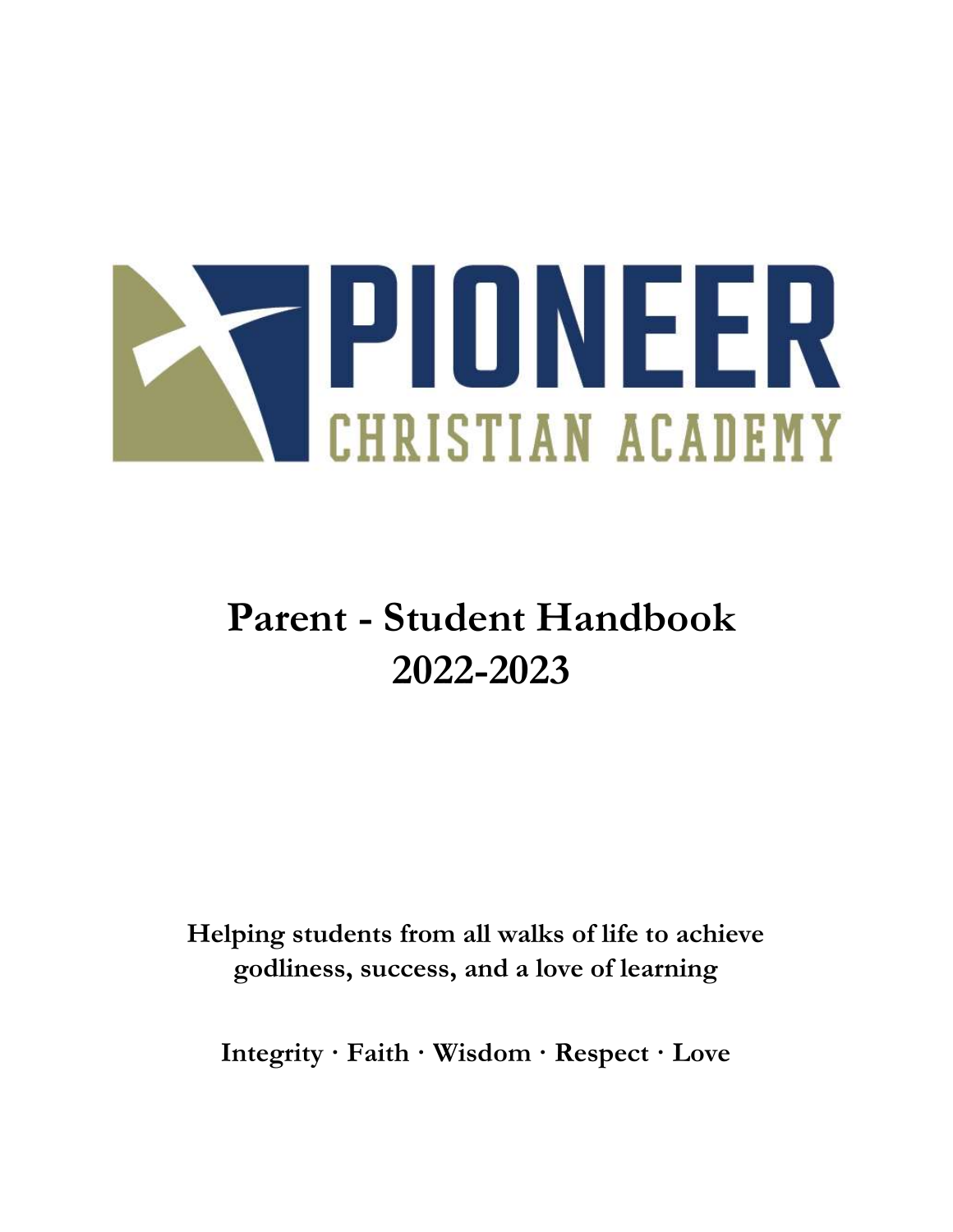# Table of Contents

| Calendar and Special Events5                   |  |
|------------------------------------------------|--|
|                                                |  |
|                                                |  |
| Behavior, Discipline, and Code of Conduct13-17 |  |
|                                                |  |
|                                                |  |
| Immunizations, Medications, and Allergies 21   |  |
| Parent Expectations and Opportunities22        |  |
|                                                |  |
|                                                |  |
|                                                |  |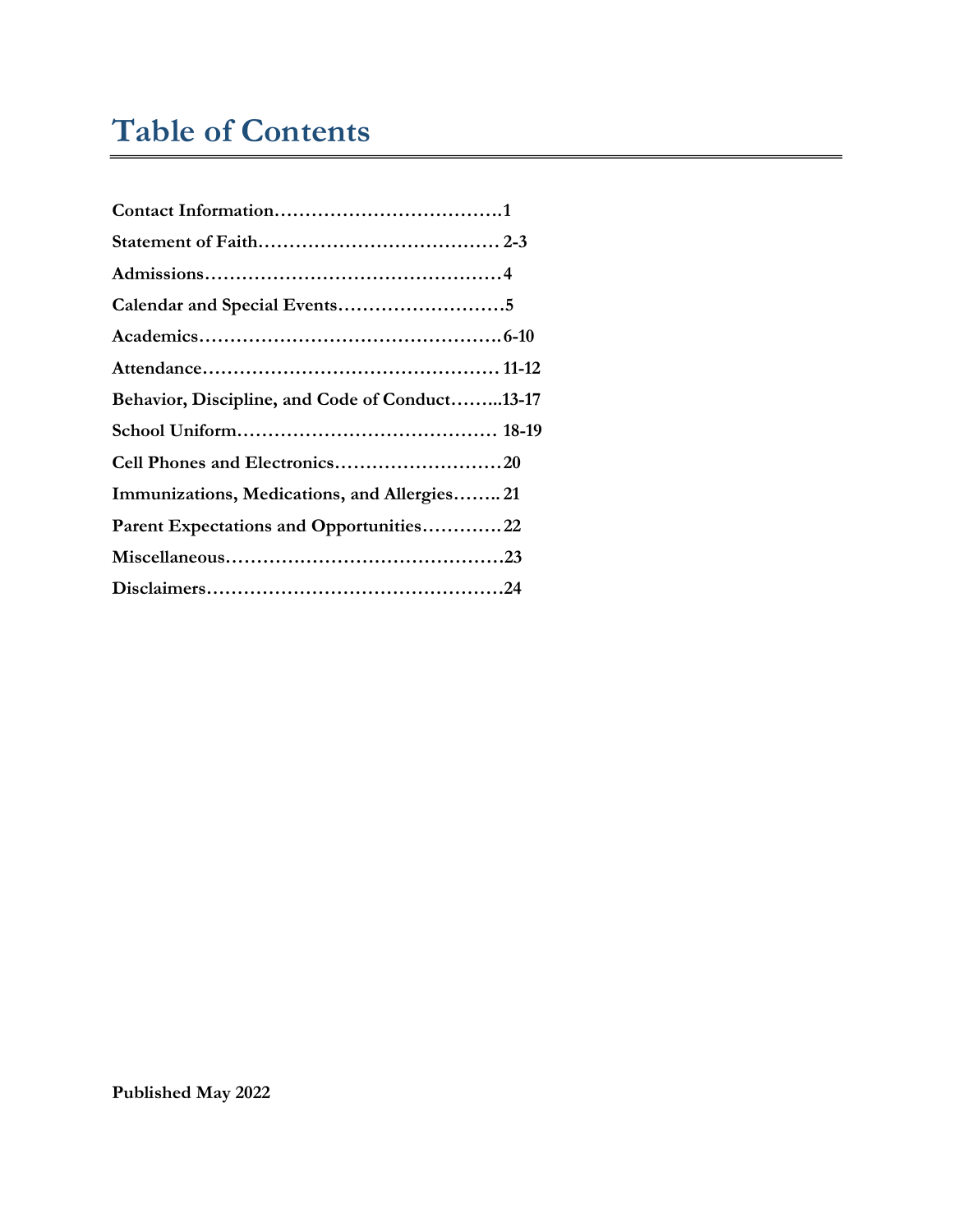# Contact Information

#### Physical and Mailing Address

331 E Blakely AVE Brownsville, OR 97327

### Phone and Email

**Office**  (541) 313-2499 office@pioneerchristian.org

Board Chairman – Elwood Martin (541) 979-4703 elwood@linnwest.com

Principal – Chad Schrock (541) 313-2499 chad.schrock@pioneerchristian.org

Website www.pioneerchristian.org

501(c) 3 Non-Profit Status EIN 82-4239179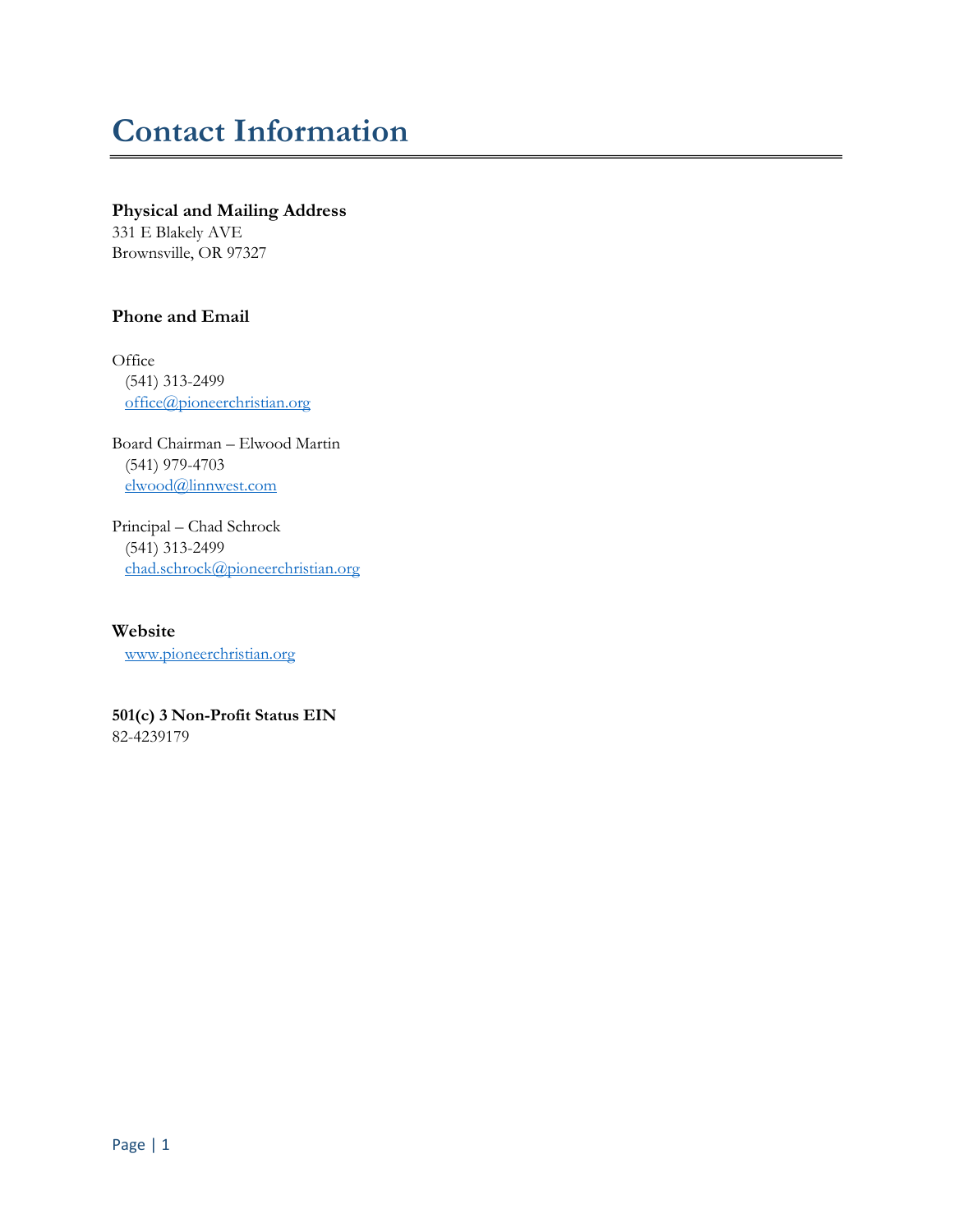# Statement of Faith

- 1. We believe in one God eternally existing as Father, Son, and Holy Spirit. (Jn. 1:18, 3:16)
- 2. We believe that God has revealed Himself in the Scriptures of the Old and New Testaments, the inspired Word of God, and supremely in His Son, the Lord Jesus Christ. (Ps. 19, Jn. 1:1-16, 2 Tim. 3:15- 18)
- 3. We believe that in the beginning, God created all things by His Son. He made man in His divine image with free will, moral character, and a spiritual nature. Human life is of inestimable worth in all its dimensions, including pre-born babies, the aged, the physically or mentally challenged, and every other stage or condition from conception through natural death. We are therefore called to value all human life. (Gen. 1:1, Ps. 139, Col. 1:16-17)
- 4. We believe that man fell into sin, bringing depravity and death upon the race; that as a sinner, man is self-centered and self-willed, unwilling and unable to break with sin. (Gen. 1:27-31, 3:1-19, Matt. 18:1-14)
- 5. We believe that there is one Mediator between God and man, the man Christ Jesus, who died to redeem us from sin and arose for our justification. (Lk. 19:10, Rom. 5:11)
- 6. We believe that salvation is by grace through faith in Christ, a free gift bestowed by God on those who repent and believe. (Jn. 3:16, Eph. 2:8-10)
- 7. We believe that the Holy Spirit convicts of sin, affects the new birth, gives guidance in life, empowers for service, and enables perseverance in faith and holiness. (Jn. 16:7-15, 1 Cor. 3:16-17, 6:19)
- 8. We believe that the Church is the body of Christ, the brotherhood of the redeemed, a disciplined people obedient to the Word of God, and a fellowship of life, intercession, and healing. (Matt 5:1314, Gal. 6:1, Eph. 2:11-22)
- 9. We believe that Christ commissioned the Church to go into the entire world, making disciples of all nations and ministering to every human need. (Matt. 28:19-20, Rom. 1:16)
- 10. We believe that it is the will of God that there should be ministers to teach the Word, to serve as leaders, to administer the ordinances, to lead the church in the exercise of discipline, and to serve as pastors and teachers. (Acts 20:28, Eph. 4:11-12, 1 Tim. 3:1-13)
- 11. We believe that those who repent and believe should be baptized with water as a symbol of baptism with the Spirit, cleansing from sin, and to declare their commitment to Christ. (Acts 2:16-21, 22:16, Rom. 6:4- 6, 1 Pet. 3:21)
- 12. We believe that the Church should observe the communion of the Lord's Supper as a symbol of His broken body and shed blood and of the fellowship of His Church until His return. (Lk. 22:19-20, 22:16, Rom. 6:4-6, 1 Cor. 12:13)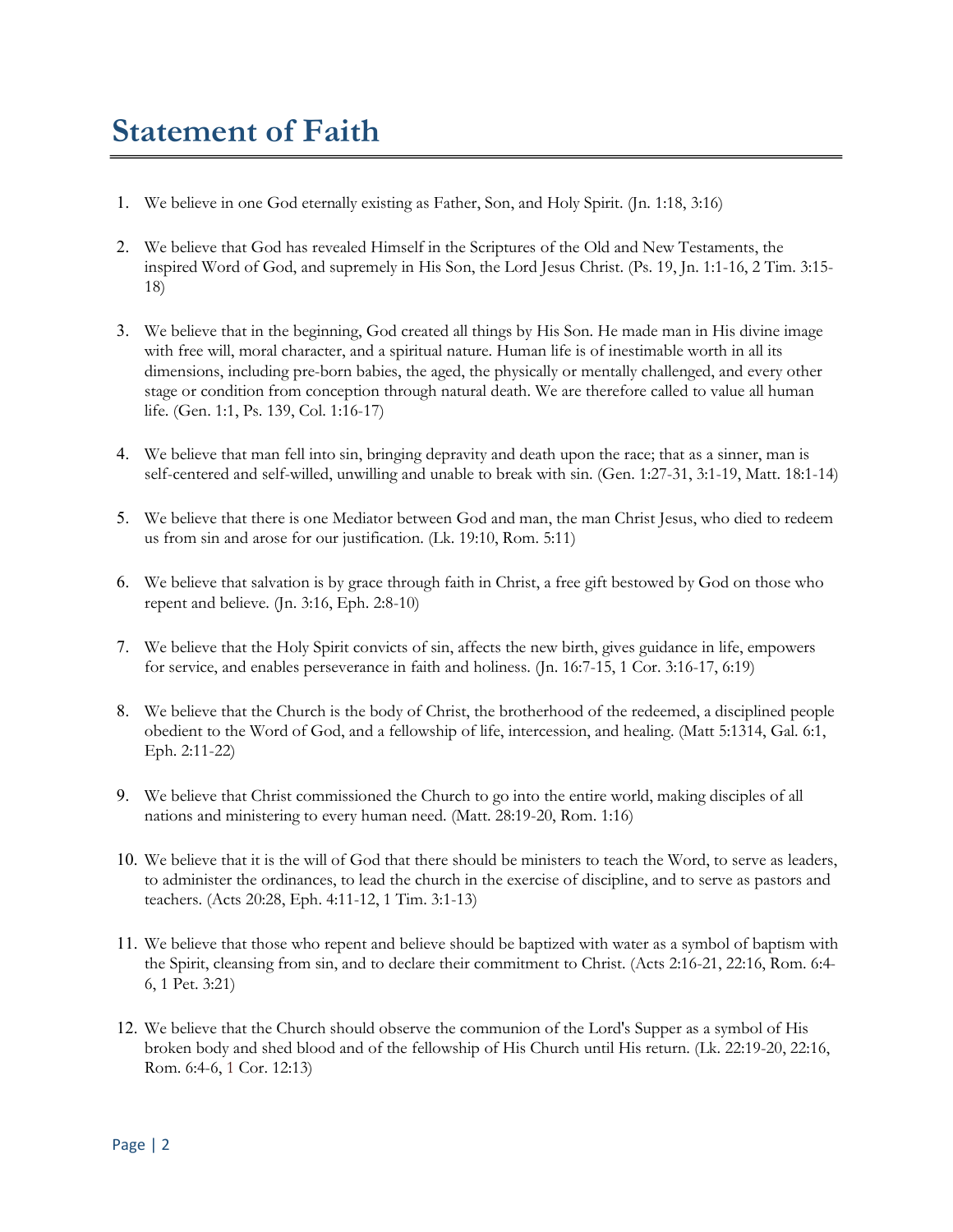- 13. We believe in the washing of the saints' feet as a symbol of brotherhood, cleansing, and service. (Jn. 13:1-17)
- 14. We believe that God has established unique roles for man and woman, symbolized by man's bared head in praying and prophesying and by woman's veiled head. (1 Cor. 11:2-16, Gen. 2:18-25)
- 15. We believe that Christian marriage is intended by God to be the union of one man and one woman for life and that Christians shall marry only in the Lord. (Gen. 1:27-28, Matt. 19:3-9, 2 Cor. 6:14-16)
- 16. We believe that Christians are not to be conformed to the world but should seek to conform to Christ in every area of life. (Rom. 12:1-2, 2 Cor. 6:14-18, Eph. 4:30-32)
- 17. We believe that Christians are to be open and transparent in life, ever speaking the truth, and employing no oaths. (Matt. 5:38-48, Jms. 5:12)
- 18. We believe that it is the will of God for Christians to refrain from force and violence in human relations and to show Christian love to all men. (1 Pet. 2:13-25, Jn. 18:36, Rom. 12:17-21)
- 19. We believe that the state is ordained of God to maintain order in society and that Christians should honor rulers, be subjects to authorities, witness to the state, and pray for governments. (Acts 4:19, Rom. 13:1-7, 1 Tim. 2:1-2)
- 20. We believe that at death, the unsaved enter into everlasting punishment and the saved into conscious bliss with Christ, who is coming again and will raise the dead, sit in judgment, and bring in God's everlasting kingdom. (Rev. 22:1-4, 1 Pet. 1:3-4, Matt. 25:21- 46)

This statement of faith does not exhaust the extent of our beliefs. The Bible itself, as the inspired and infallible Word of God that speaks with final authority concerning truth, morality, and the proper conduct of mankind, is the sole and final source of all that we believe. For purposes of Pioneer Christian Academy's faith, doctrine, practice, policy, and discipline, the board of directors is PCA's final interpretive authority on the Bible's meaning and application.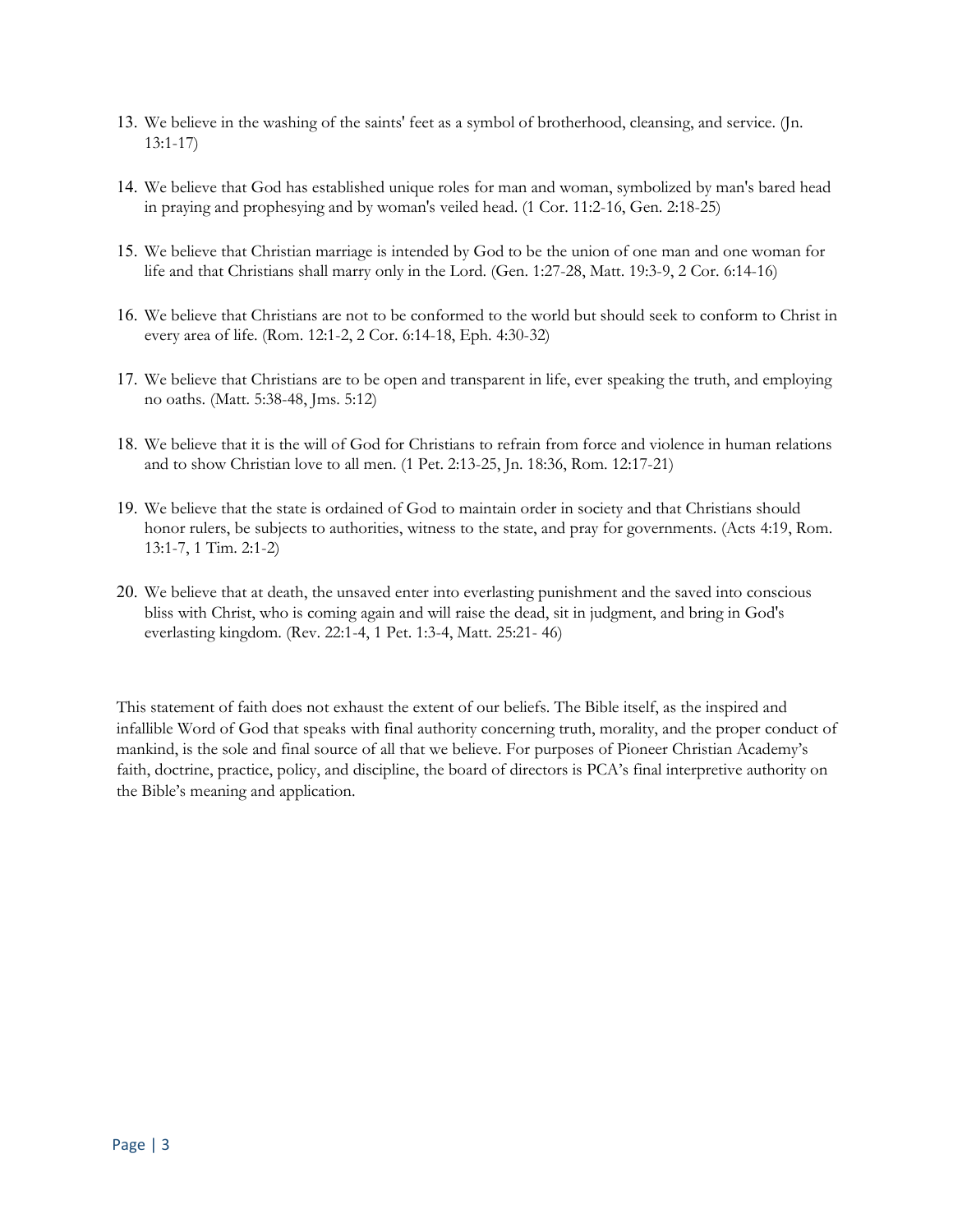# Admissions

# How to Apply

Step One: Read Parent-Student Handbook and the Statement of Faith (included in the Parent-Student Handbook.

Step Two: Fill out an application at <u>pioneerchristian.org/apply</u> or contact the school office for a paper form.

Step Three: After completing your application, the school administration will reach out to set up an in-person visit at the school. Following that visit, the school will reach out to let you know if you have been accepted.

Step Four: Once you receive your enrollment packet, sign the enrollment contract and get it back to the school.

All enrollment decisions, for the following year, will be made starting April 1<sup>st</sup>. Existing patron families have access to early enrollment during the month of March.

### First-year Requirements

- 1. Kindergarten students need to be 5 years old by September 1
- 2. First grade students need to be 6 years old by September 1
- 3. The school requires incoming first-grade students to have completed kindergarten prior to entering first grade. A readiness test will be given to all first graders that have not completed Kindergarten at PCA.
- 4. Any students of patron families that are planning to enroll in first grade but not in kindergarten must enroll the student a year early to reserve a spot in first grade.

# Transfer Students

PCA will request a copy of each transfer student's academic records from the student's previous school. After receiving the records, the PCA administration will set up a meeting with both the parents and the transfer students. At the meeting the students will also take a reading aptitude test and a math placement test.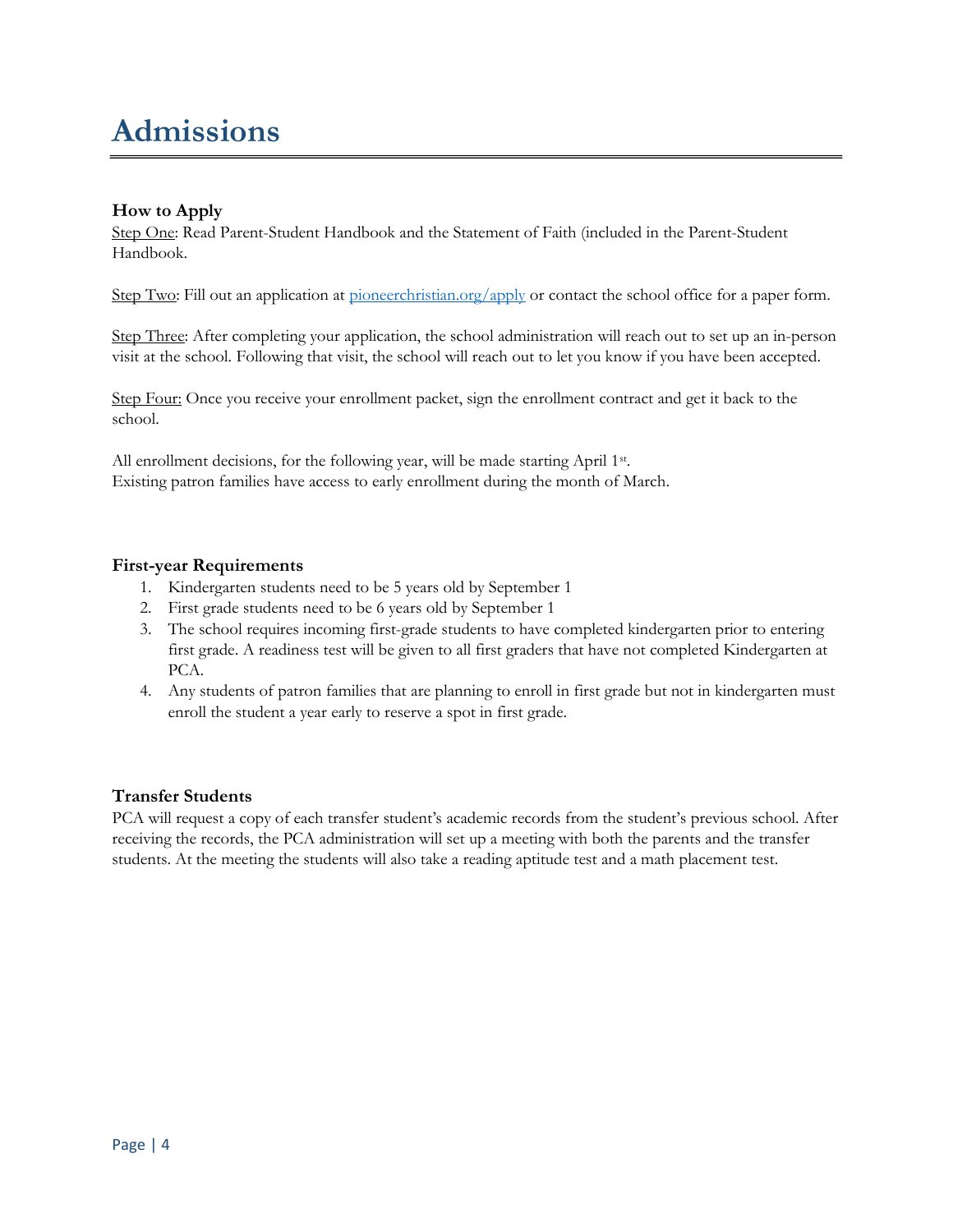# Calendar and Special Events

# Calendar

PCA's calendar can be viewed online at pioneerchristian.org/events. The school office also sends out a calendar before the beginning of each school year. The calendar contains the following information: contact information for the school, staff, and board; scheduled days for the half-time kindergarten; early-release days; and special events.

The school year begins on the Tuesday after Labor Day and concludes on the Thursday before Memorial Day. The school observes the following religious holidays: Thanksgiving (three-day break), Christmas (onetwo week break), and Good Friday. In addition, the school takes a one-week Spring Break in March. The school year is divided into four marking periods of roughly nine weeks each.

Kindergarten runs a half-time schedule. Kindergarten students come to school for full days on Monday, Wednesday, and every other Friday.

Here is the typical school day schedule:

| 8:15 AM           | Doors open                           |
|-------------------|--------------------------------------|
| 8:27 AM           | Warning bell                         |
| 8:30 AM           | Opening bell/doors closed and locked |
| $3:00 \text{ PM}$ | Closing bell/dismissal               |

Early release days start at 8:30 AM and conclude at 12:00 PM.

# Special Events

Pioneer Christian Academy holds the following special events each year:

- 1. Back-to-School Open House
- 2. Two Annual School Programs (Winter and Spring)
- 3. World Awareness Day
- 4. Spring and Fall Field Trips for each Grade
- 5. Graduation
- 6. End of School Picnic

Note: Various Christian groups approach Halloween differently. Some groups embrace Halloween as a harmless chance to eat candy. Others decry it as evil. Still others fall somewhere between those positions. PCA has decided against celebrating Halloween because of the holiday's dark history and use of dark symbols and costumes. Of course, families can choose to celebrate or not celebrate the holiday themselves, but PCA will not organize or allow any celebration of Halloween at school during school hours.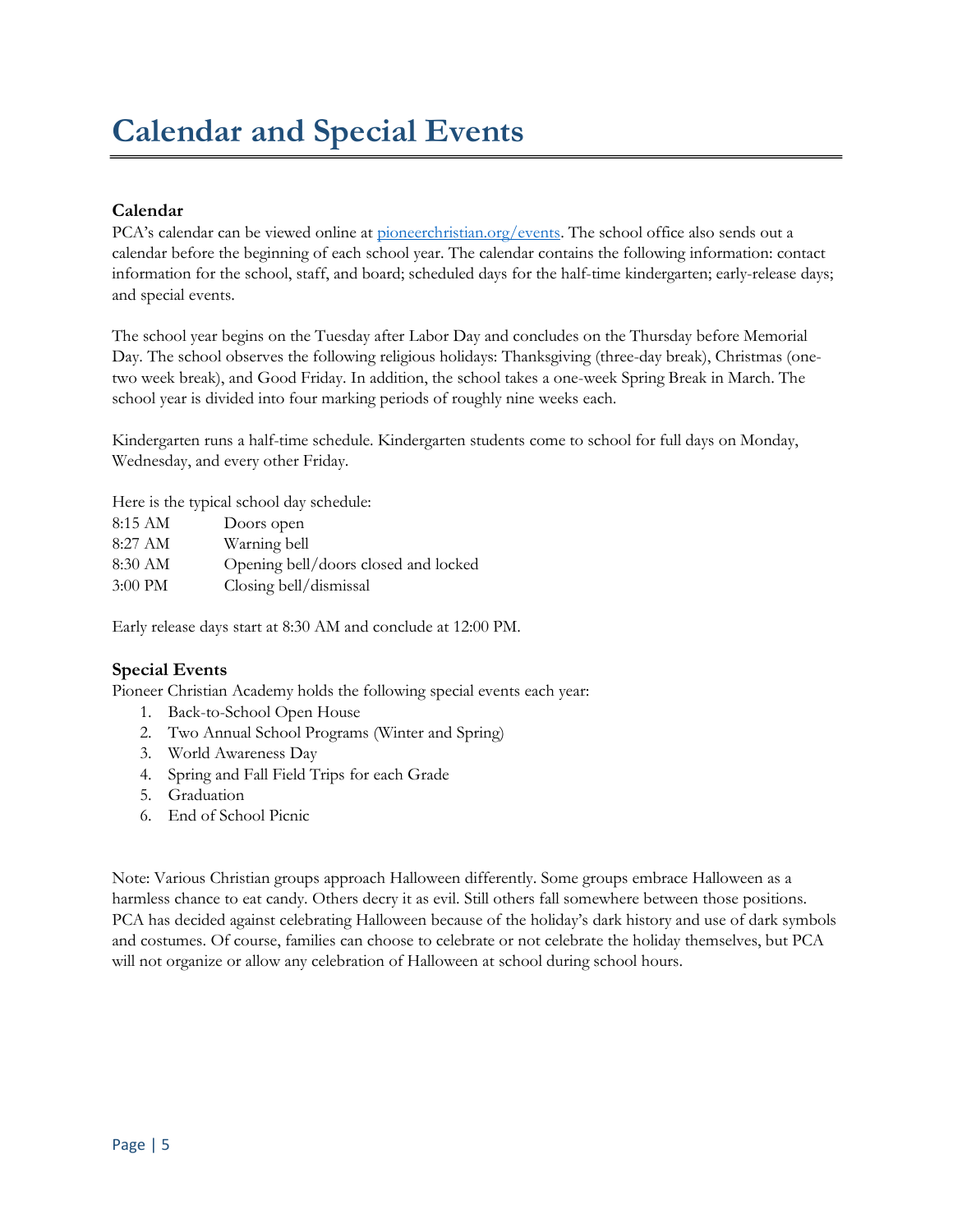# Academics

#### Grading Scales

| Letter | Percent   | GPA |
|--------|-----------|-----|
| $A+$   | 100-97    | 4.0 |
| A      | 96-93     | 4.0 |
| $A-$   | $92 - 90$ | 3.7 |
| $B+$   | 89-87     | 3.3 |
| B      | 86-83     | 3.0 |
| B-     | 82-80     | 2.7 |
| $C+$   | 79-77     | 2.3 |
| C      | 76-73     | 2.0 |
| $C -$  | 72-70     | 1.7 |
| $D+$   | 69-67     | 1.3 |
| D      | 66-63     | 1.0 |
| D-     | $62 - 60$ | 0.7 |
| F      | Under 60  | 0.0 |

### Honor Roll

Honor roll is awarded at the end of each marking period to students who meet the following requirements:

- Kindergarten satisfactory progress
- Elementary (First Fourth Grade)
	- 1. A in every class with one exception
	- 2. Three or fewer unexcused absences
- Middle and High School (Fifth Twelfth Grade)
	- 1. 90%-100% quarterly average
	- 2. Not failing any classes
	- 3. Three or fewer unexcused absences

#### Progress Reports

Progress Reports are issued after each marking period (roughly nine weeks) of study.

#### Standardized Testing

Pioneer Christian Academy administers standardized tests once per year in the spring. All students in K-11 take Stanford 10 tests. Test results are reported to the school and kept in each student's permanent record. Seniors are encouraged to take an SAT or ACT.

#### Homework Due Dates

All homework assignments are due at the opening bell of the due date.

Late work will be scored as follows:

| 1 day     | $10\%$ reduction in score          |
|-----------|------------------------------------|
| 2 days    | $20\%$ reduction in score          |
| 3 days    | 30% reduction in score             |
| $4+$ days | assignments given a score of $0\%$ |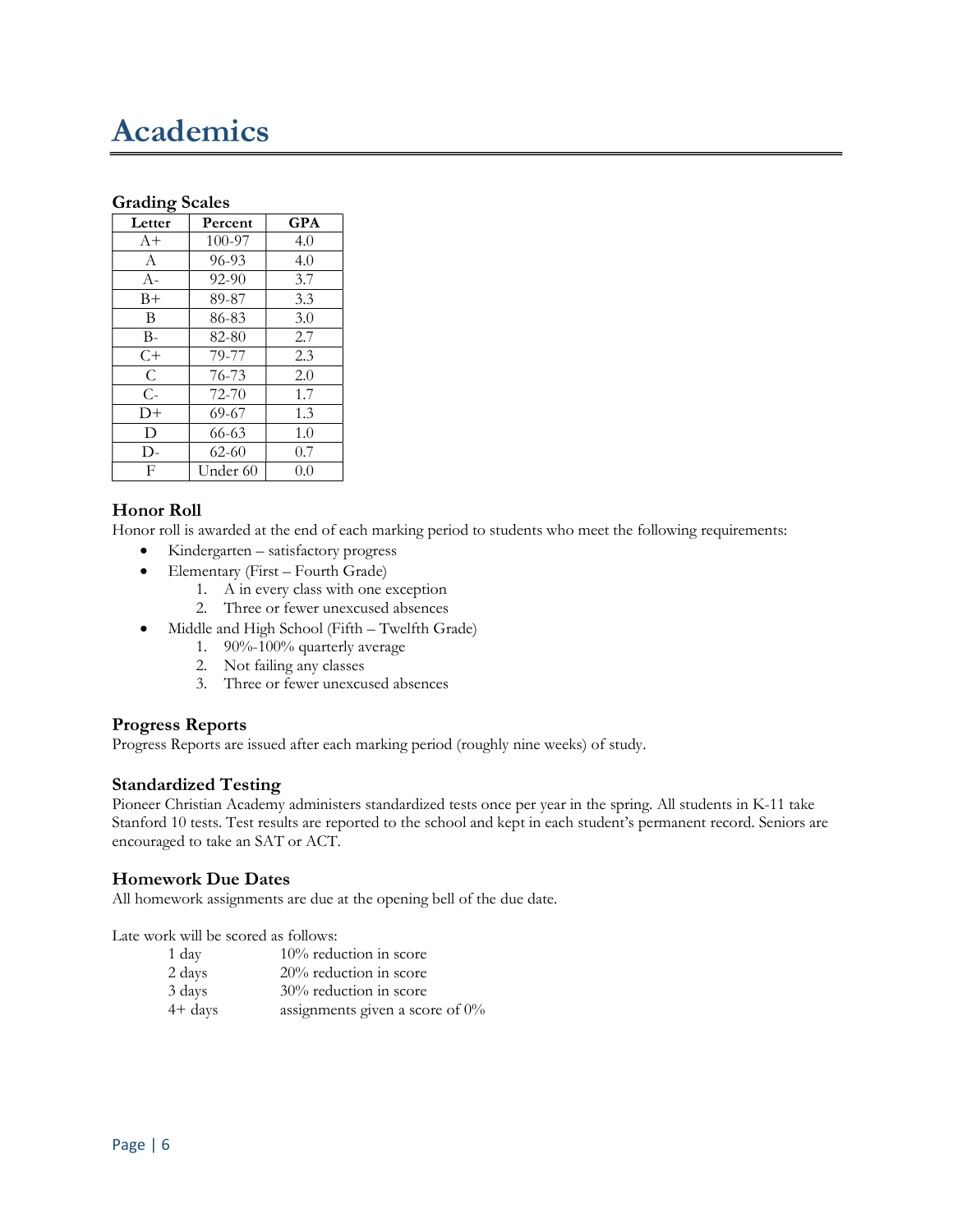# Classroom Organization

PCA uses a multi-grade classroom organization to help keep private education more affordable. Classrooms are organized like this:

- Kindergarten
- First Grade
- Second Grade
- Third and Fourth Grade
- Fifth and Sixth Grade
- Seventh and Eighth Grade
- High School Homeroom

#### Kindergarten

PCA believes that kindergarten-age students are independent enough to start learning away from home but still tender enough to need more formative time with their parents. For this reason, the school offers a halftime kindergarten that runs Monday, Wednesday, and every other Friday for full days.

PCA focuses on teaching kindergarten students basic math and English language arts concepts. In math, students learn how to count, add, and subtract. In ELA, students learn the names and sounds of each letter, how to write each letter, and how to read short and long vowel words. By the end of school, most students are able to read very simple books.

In addition, PCA teaches kindergarten students basic social studies and science concepts and develops their fine motor skills through arts and crafts.

For additional information about the concepts PCA covers in kindergarten, go to pioneerchristian.org/academics for a full scope and sequence.

#### Curriculum

PCA will use the following curriculum:

|                | <b>Elementary School</b> | Middle School | High School |
|----------------|--------------------------|---------------|-------------|
| Math           | A Beka                   | A Beka        | A Beka      |
| Science        | A Beka                   | A Beka        | A Beka      |
| English        | A Beka                   | A Beka        | A Beka      |
| <b>History</b> | <b>Faith Builders</b>    | A Beka        | A Beka      |

Note: this may change without notice.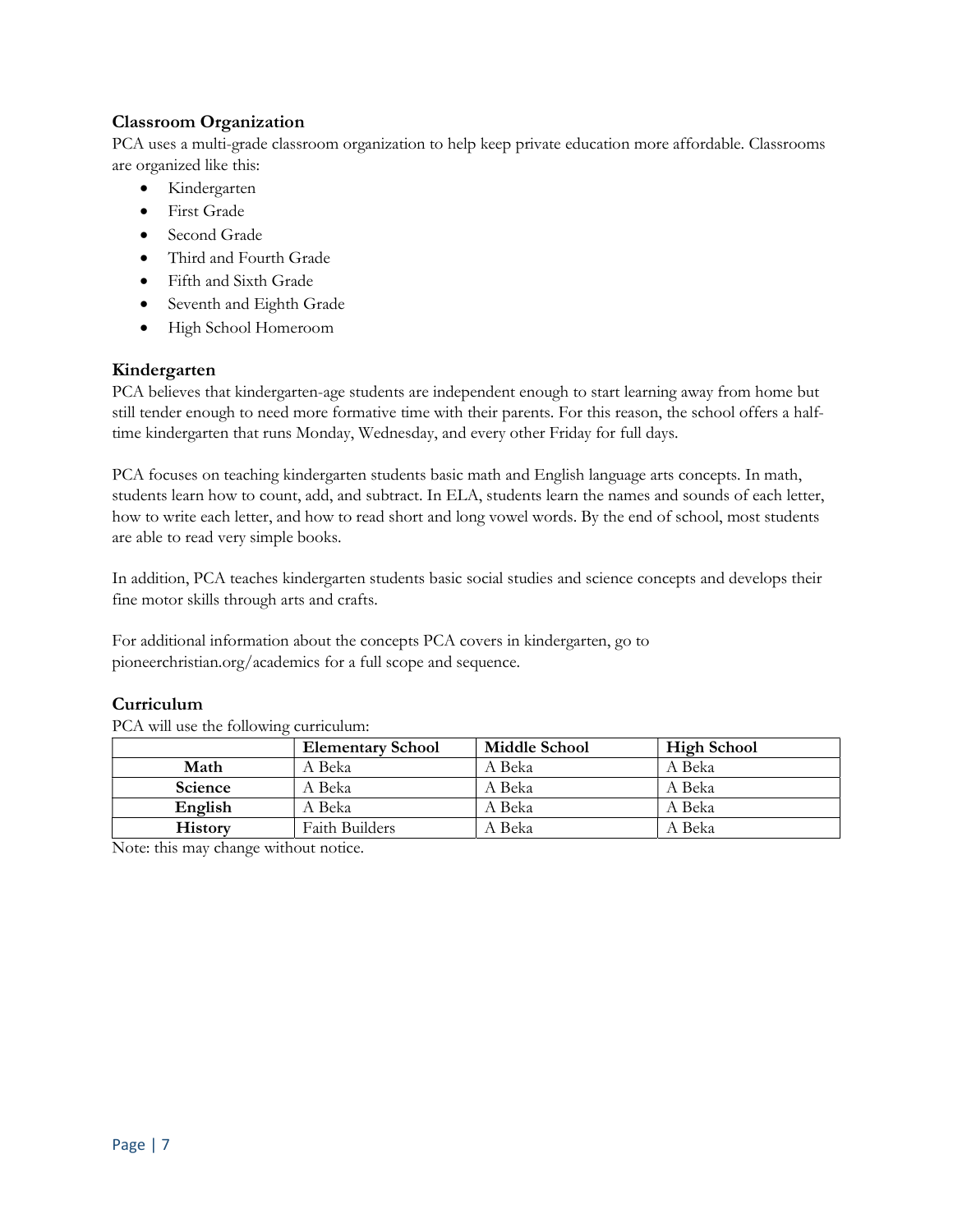### Math

Students at PCA progress through math classes in the following order:

- Elementary math
	- o Kindergarten
	- o First Grade
	- o Second Grade
	- o Third Grade
	- o Fourth Grade
- Fifth Grade
- Sixth Grade
- Seventh Grade
- Pre-Algebra
- Algebra One
- Geometry

High school students need to take four math classes while in high school. After completing Geometry, high school students may pick from the following classes.

| Algebra       | <b>Practical Math</b> |
|---------------|-----------------------|
| Algebra 2     | ' Consumer Math       |
| Advanced Math | Business Math         |
| Calculus      |                       |

# Science

PCA teaches science to the joint classrooms following a revolving, two-year schedule:

| Classroom                | Grade Level Taught (odd years) | Grade Level Taught (even years) |
|--------------------------|--------------------------------|---------------------------------|
| Kindergarten             | Kindergarten                   | Kindergarten                    |
| <b>First Grade</b>       | First Grade                    | <b>First Grade</b>              |
| Second Grade             | Second Grade                   | Second Grade                    |
| Third and Fourth Grade   | Fourth Grade                   | Third Grade                     |
| Fifth and Sixth Grade    | Fifth Grade                    | Sixth Grade                     |
| Seventh and Eighth Grade | Eighth Grade                   | Seventh Grade                   |
| Ninth and Tenth Grade    | Ninth Grade (Physical Science) | Tenth Grade (Biology)           |
| Eleventh Grade           | Chemistry                      | Chemistry                       |

PCA requires high school students to complete three years of science. PCA also offers a fourth-year, elective, self-study Physics course through A Beka's online video program.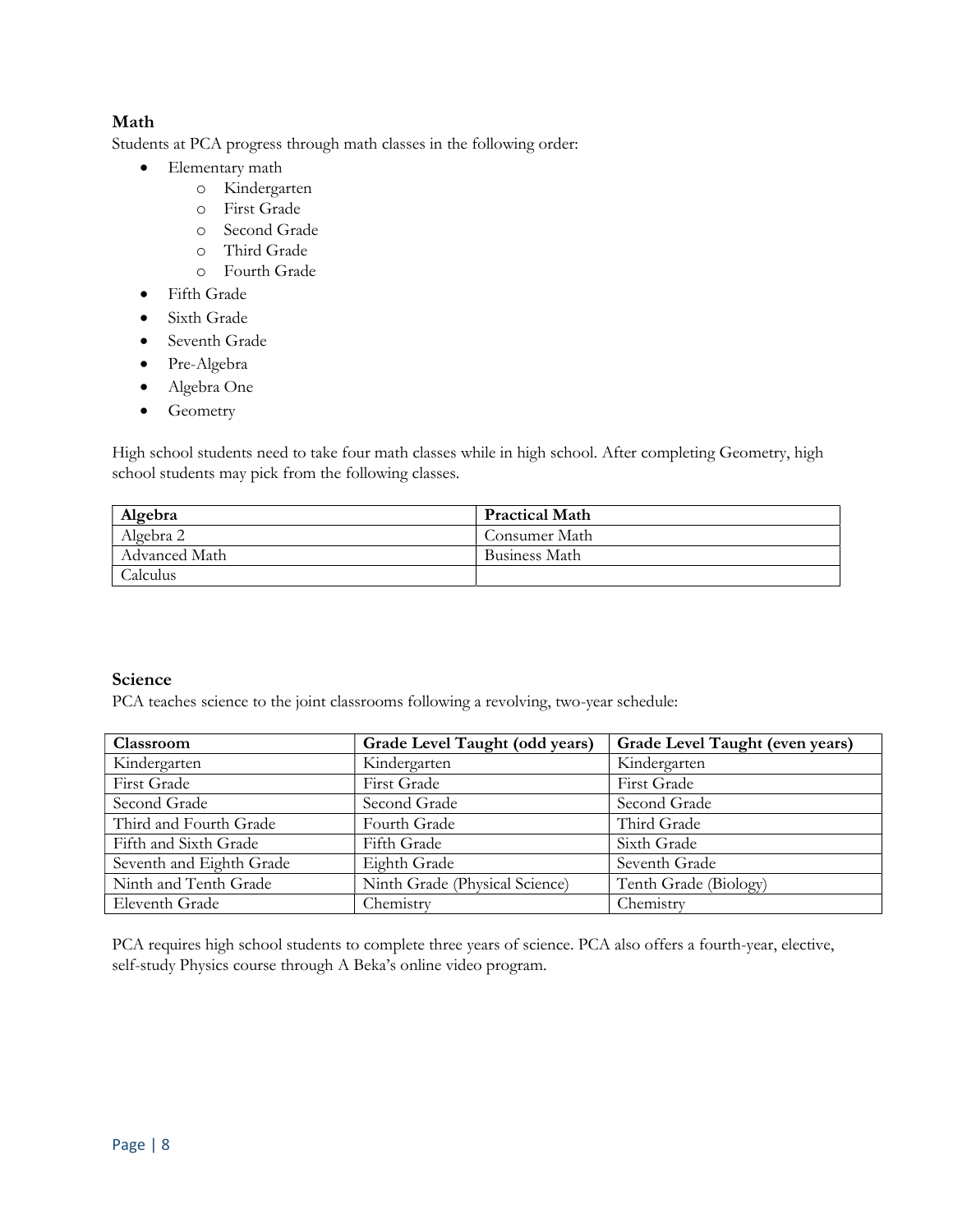# English Language Arts (ELA)

PCA teaches English language arts to each consecutive elementary grade primarily using ABeka ELA curriculum. Elementary students are taught penmanship, spelling, grammar, phonics, and reading literacy.

PCA teaches ELA to middle and high school following a revolving, two-year schedule and primarily using A Beka ELA curriculum. Middle and high school students are taught penmanship, vocabulary and spelling, grammar, composition, and literature.

| <b>Classroom</b>           | Grade Level Taught (odd year) | Grade Level Taught (even year) |
|----------------------------|-------------------------------|--------------------------------|
| Fifth and Sixth Grade      | Fifth Grade                   | Sixth Grade                    |
| Seventh and Eighth Grade   | Eighth Grade                  | Seventh Grade                  |
| Ninth and Tenth Grade      | Ninth Grade                   | Tenth Grade                    |
| Eleventh and Twelfth Grade | Twelfth Grade                 | Eleventh Grade                 |

### Social Studies

PCA teaches social studies to the joint classrooms following a revolving, two-year schedule:

| Classroom                  | Grade Level Taught (odd year)  | Grade Level Taught (even year) |
|----------------------------|--------------------------------|--------------------------------|
| Kindergarten               | Kindergarten                   | Kindergarten                   |
| First and Second Grade     | <b>First Grade</b>             | Second Grade                   |
| Third and Fourth Grade     | Fourth Grade                   | Third Grade                    |
| Fifth and Sixth Grade      | Fifth Grade                    | Sixth Grade                    |
| Seventh and Eighth Grade   | Eighth Grade                   | Seventh Grade                  |
| Ninth and Tenth Grade      | Ninth Grade (Geography/Health) | Tenth Grade (World History)    |
| Eleventh and Twelfth Grade | Twelfth Grade (American        | Eleventh Grade (American       |
|                            | Government/Economics)          | History)                       |

#### High Graduation Requirements

| Subject                 | Credits |
|-------------------------|---------|
| Math                    | 4       |
| Science                 | 3       |
| English                 |         |
| <b>Social Studies</b>   |         |
| Phys Ed & Health        | 11/2    |
| <b>Career Education</b> | 11/2    |
| <b>Bible</b>            |         |
| Music                   | 1       |
| Spanish                 | 1       |
| Total                   | 24      |
|                         |         |

Note: one high school credit equals one full-time year of study. High school credits are based off two different approaches. The first approach is called the Carnegie Unit which means 120-180 hours of study in a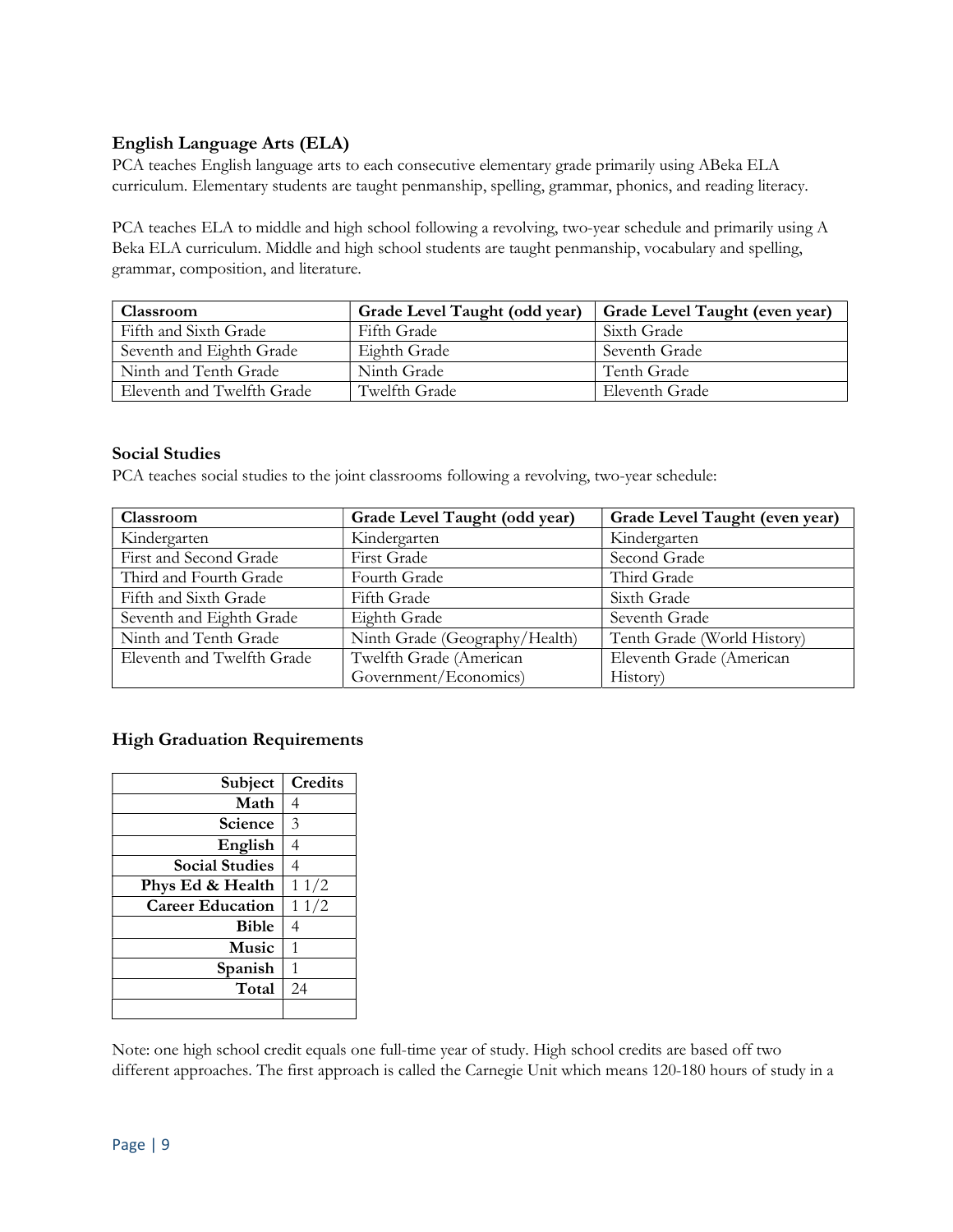particular subject to earn one credit. The second approach is to award a credit once a student has achieved a set of commonly accepted learning objectives.

### College Credits

PCA offers students the ability to earn college credits while also earning high school credits. Students can do this by using the following programs:

- 1. CLEP. PCA helps students to prepare for and take CLEP exams that earn college credits. CLEP exams are taken at Linn-Benton Community College or another local college or university.
- 2. Dual Enrollment. PCA works with students who want to enroll in college while still in high school. So far the school has worked with students enrolled in Linn-Benton Community College.

### Breakthrough

PCA works hard to help students with learning disabilities. The school calls its special education classroom "Breakthrough" because it exists to help students break through their obstacles.

All students in grades one through six are tested for reading disabilities. Students who are struggling to read at grade level are placed in a remedial program.

The Breakthrough classroom also provides one-on-one tutoring for students who need extra help.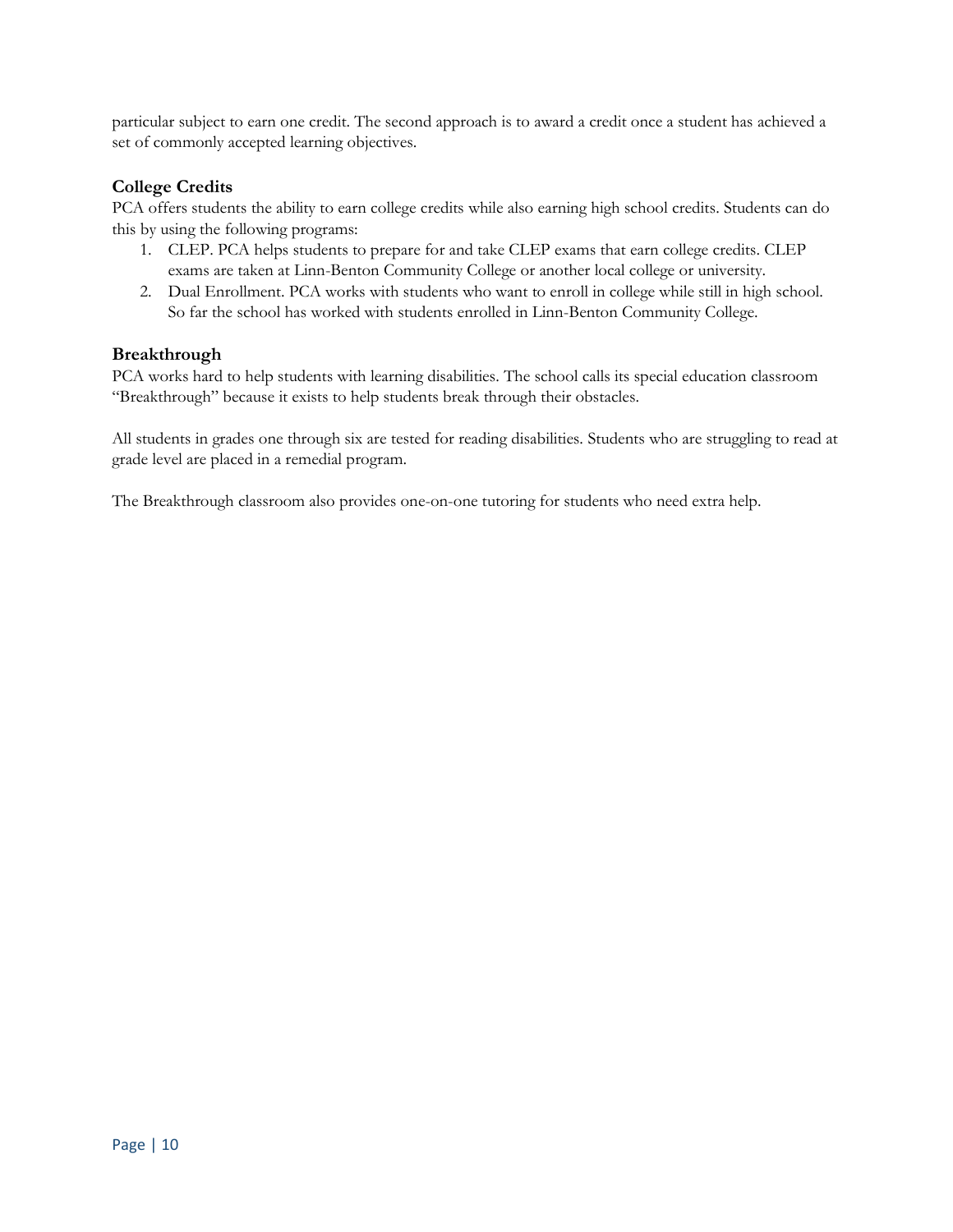# Attendance

PCA's goal is to have every student in school every day. Studies of k-12 student performance show that students who are chronically absent (about 15 days a year) fall behind significantly. For this reason, we encourage students to be in school as much as possible. However, we also do our best to work with students who cannot avoid missing school.

### Absences and Tardies

Students who are not in their classrooms by the opening bell will be counted tardy.

PCA counts students absent if students miss more than half of a day of school. Students who arrive by the opening bell but leave before 11:45 will be counted absent. Students who arrive after 11:45 will also be counted absent. Finally, students who never arrive will be counted absent. (Note: 11:45 is halfway through the school day.)

PCA recognizes that some absences and tardies are unavoidable and excuse the following reasons:

- 1. Sickness
- 2. Weddings and funerals
	- a. One day for in-state weddings and funerals
	- b. Three days for out-of-state weddings and funerals
- 3. Doctor and dentist visits
- 4. Mission trips (majority of time spent actively doing mission work)
- 5. Family and medical emergencies

All other absences and tardies will not be excused.

# My student is sick. What do I do?

- 1. Contact the school office as early as possible. (The office will fill out an Absentee Form)
- 2. The teacher will pull together the assignments and books and send them home with a sibling or get them ready for you to pick up.

#### We will be traveling. What do we do?

- 1. Submit an Absentee Form to the office as far ahead of time as possible.
- 2. Teachers will pull together assignments as soon as possible.
- 3. Work with the teachers to get all assignments taught, completed, and turned in before you leave.

#### Student absences create a lot of extra work for a teacher.

- 1. We ask that you notify the teacher as far in advance as possible.
- 2. Be sure ALL assignments are completed before the absence.
- 3. Plan trips around school breaks and holidays.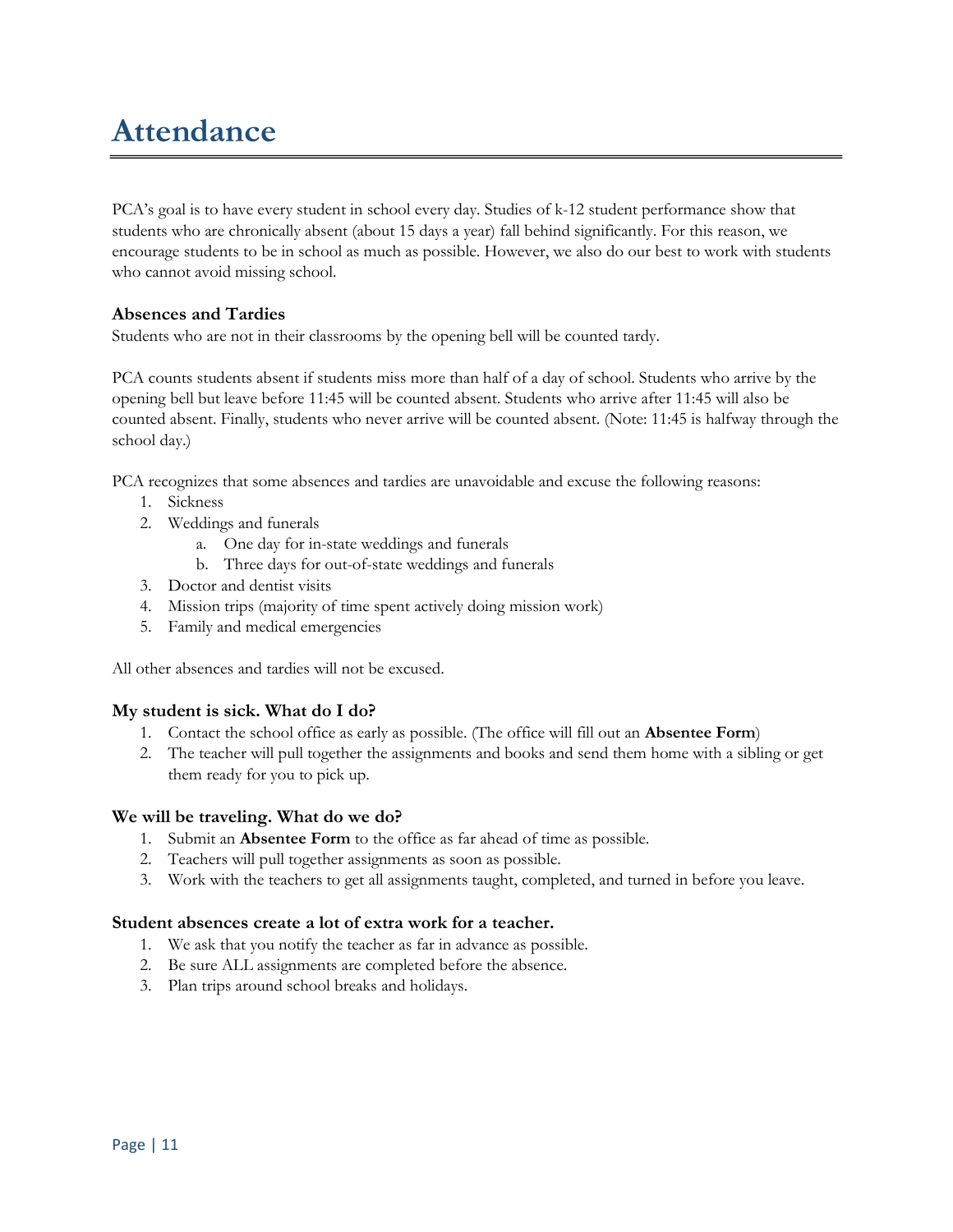# Behavior, Discipline, and Code of Conduct

# Cheating

If students are caught cheating, the school will follow these procedures:

- 1. Students will immediately be sent to the principal's office where they will wait to be picked up from school. They will be suspended for the rest of the school day.
- 2. Any assignments on which cheating occurred will be scored as 0%. The students will not have a chance to redo the assignments.
- 3. Students will be given the chance to apologize publicly to their class for their actions. Otherwise, teachers will explain to the rest of the class why the students are missing.

Note: The principal may adjust the punishment as needed.

Incidences that involve cheating are always painful. PCA is committed to handling these situations with justice but also with mercy. These situations can be redeemed into teaching moments.

# Bullying

If students are caught bullying other students, the school will follow these procedures:

- 1. Students will immediately be sent to the principal's office where they will wait to be picked up from school. They will be suspended for the rest of the school day.
- 2. Students will be given the opportunity to make restitution with the victims of bullying.
- 3. Students will be given the chance to apologize publicly to their class for their actions. Otherwise, teachers will explain to the rest of the class why the students are missing.

Note: The principal may adjust the punishment as needed.

#### What is bullying? (taken from stopbullying.gov)

There are three types of bullying:

- 1. Verbal bullying is saying or writing mean things. Verbal bullying includes:
	- a. Teasing
	- b. Name-calling
	- c. Inappropriate comments
	- d. Taunting
	- e. Threatening to cause harm
- 2. Social bullying, sometimes referred to as relational bullying, involves hurting someone's reputation or relationships. Social bullying includes:
	- a. Leaving someone out on purpose
	- b. Telling other children not to be friends with someone
	- c. Spreading rumors about someone
	- d. Embarrassing someone in public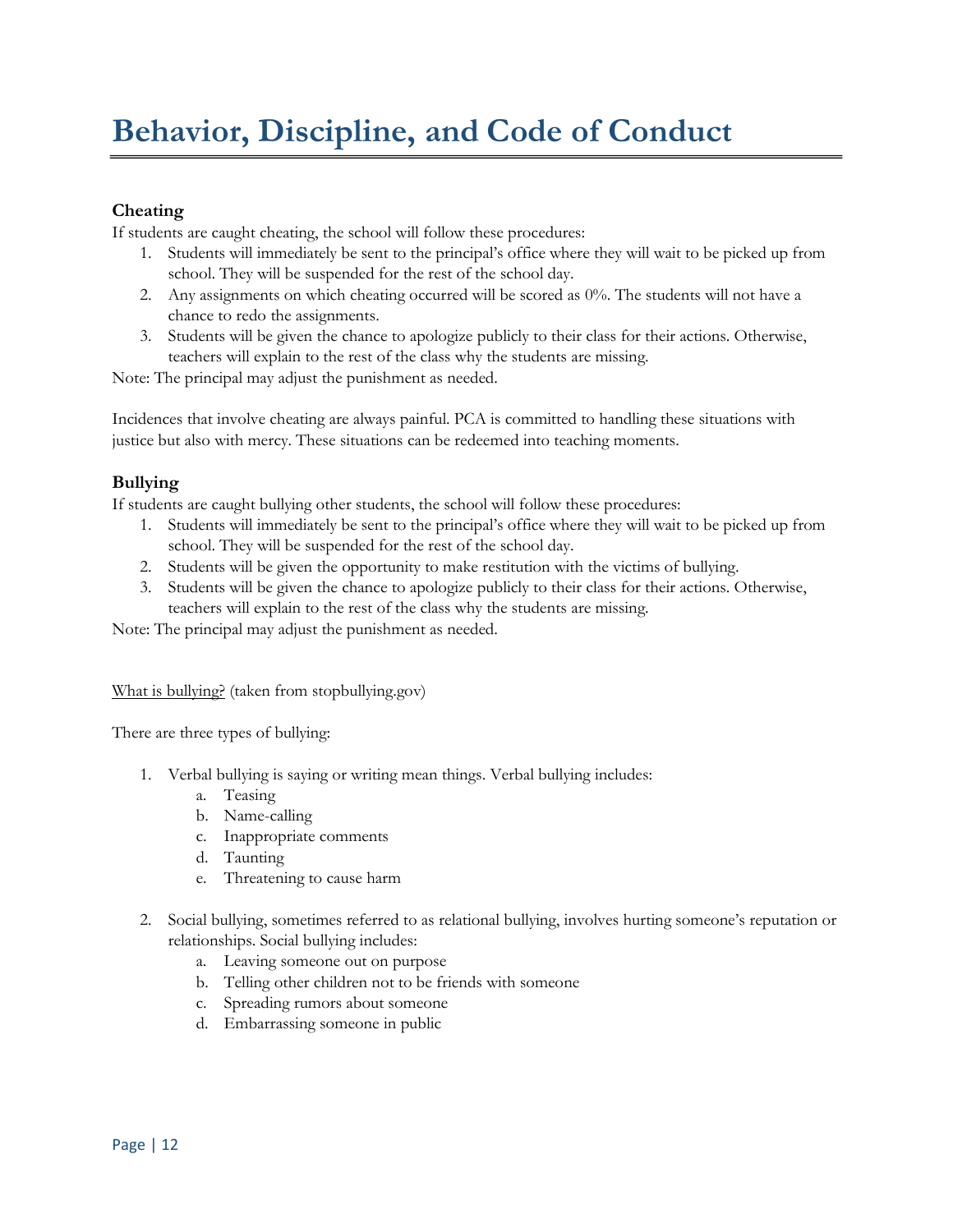- 3. Physical bullying involves hurting a person's body or possessions. Physical bullying includes:
	- a. Hitting/kicking/pinching
	- b. Spitting
	- c. Tripping/pushing
	- d. Taking or breaking someone's things
	- e. Making mean or rude hand gestures

PCA is committed to making the school a safe, bully-free environment. Is your student being bullied? It can be hard for the school to tell because bullying usually takes place behind the backs of the staff. Help the school defeat bullying. If you see or hear any reports of bullying, tell the principal or one of the teachers. The school commits itself to guard against and deal with all bullying as quickly as possible.

### Kindergarten – Fourth Grade

Discipline in K-4 is based on a color chart. A clothespin with each student's name will be placed on "green" (Ready to Learn) at the beginning of each day. For small misbehaviors, teachers will move a student's clothespin to "yellow." For bigger misbehaviors, teachers will move a student's clothespin to "orange" or "red." With each misbehavior, a student's clothespin will be moved to the next color. Parents or guardians will be contacted if a student reaches red. Students can also move their clothespin up from "green" to "blue" and "purple" for exceptional behavior or work.

| Outstanding            | Yellow (Warning)<br>Communicating in class without permission<br>Using unneccessary/bywords  |
|------------------------|----------------------------------------------------------------------------------------------|
| Good<br><b>Choices</b> | Getting out of line<br>Being noisy in restrooms<br>Arriving late for class<br>Slamming doors |
| Ready<br>to<br>Learn   | Failing to stop immediately in play when bell rings<br>Littering<br>Running in the hallway   |
| <b>Warning</b>         | Orange (Teacher's Choice)<br>Cuss words<br><b>Bad</b> attitudes                              |
| Teacher's<br>Choice    | Red (Parent Contact/Principal's Office)<br>Stealing<br><b>Bullying</b>                       |
| Parent<br>Contact      | Lying<br>Showing disrespect<br>Cheating                                                      |

#### Fifth – Twelfth Grade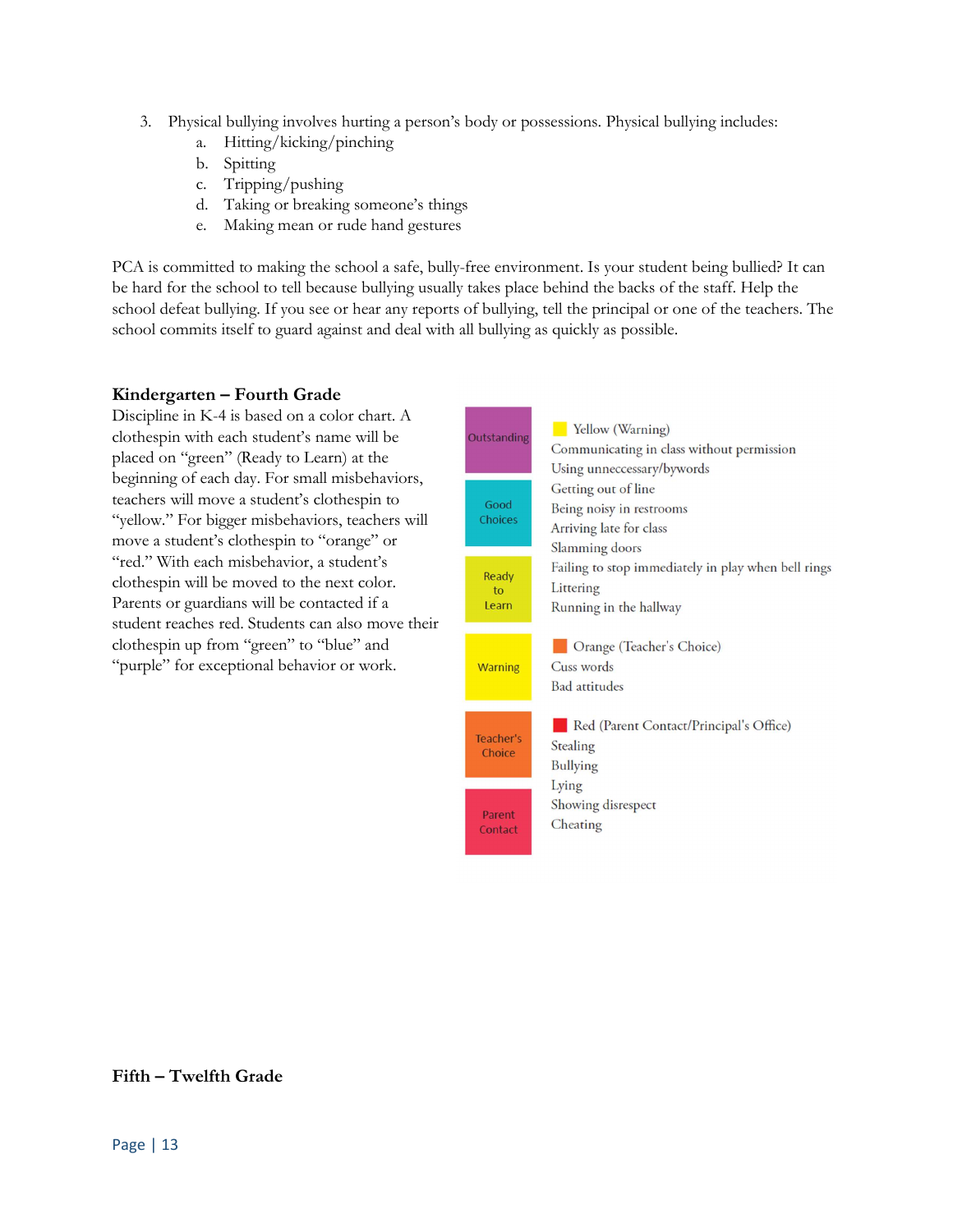### Code of Conduct

#### Be Safe:

- Follow directions and safety procedures
- Use equipment, furniture, and materials properly
- Enter and exit classrooms and buildings in an orderly fashion
- Stay in designated student areas

#### Be Respectful:

- Treat school, staff, and student property with respect
- Treat others the way you want to be treated
- Use good manners and positive language
- Maintain a clean and inviting campus
- Dress professionally and appropriately
- Actively listen to classmates, teachers, and guests

#### Be Responsible:

- Remind others to follow the rules
- Show up to school and classes on time and prepared
- Actively participate and be responsible for your own learning and behavior
- Maintain studious and orderly classes and study halls
- Ask questions and get help when needed
- Clean up after yourself

#### Intervention Protocol

PCA staff and administration members will follow this protocol to support students who struggle to follow the code of conduct.

| Occurrence | Intervention             | Actions Taken                                                    |
|------------|--------------------------|------------------------------------------------------------------|
|            | Warning/Quick Conference | 1. Teacher will warn the student to cease the problem            |
|            |                          | behavior                                                         |
|            |                          | 2. Teacher will initiate a brief 1-on-1 conference (privately)   |
|            |                          | with the student to discuss the problem behavior and             |
|            |                          | attempt to alleviate further incidence                           |
|            | 15-Minute Detention      | 1. Teacher will assign a 15-minute classroom detention (to       |
|            |                          | be served with the teacher before school, during lunch, or       |
|            |                          | after school)                                                    |
|            |                          | 2. Teacher will call or email parents (within 24 hours) to       |
|            |                          | discuss the student's problem behavior, assigned detention,      |
|            |                          | and next steps to be taken if behavior continues                 |
|            |                          | 4. If a student fails to serve the classroom detention, the      |
|            |                          | teacher will refer the student to the Principal                  |
| 3          | Referral to Principal    | 1. Teacher will send student to the principal for behavior       |
|            |                          | consequences                                                     |
|            |                          | 2. Principal will call or email parents to discuss the student's |
|            |                          | continued problem behavior and consequences                      |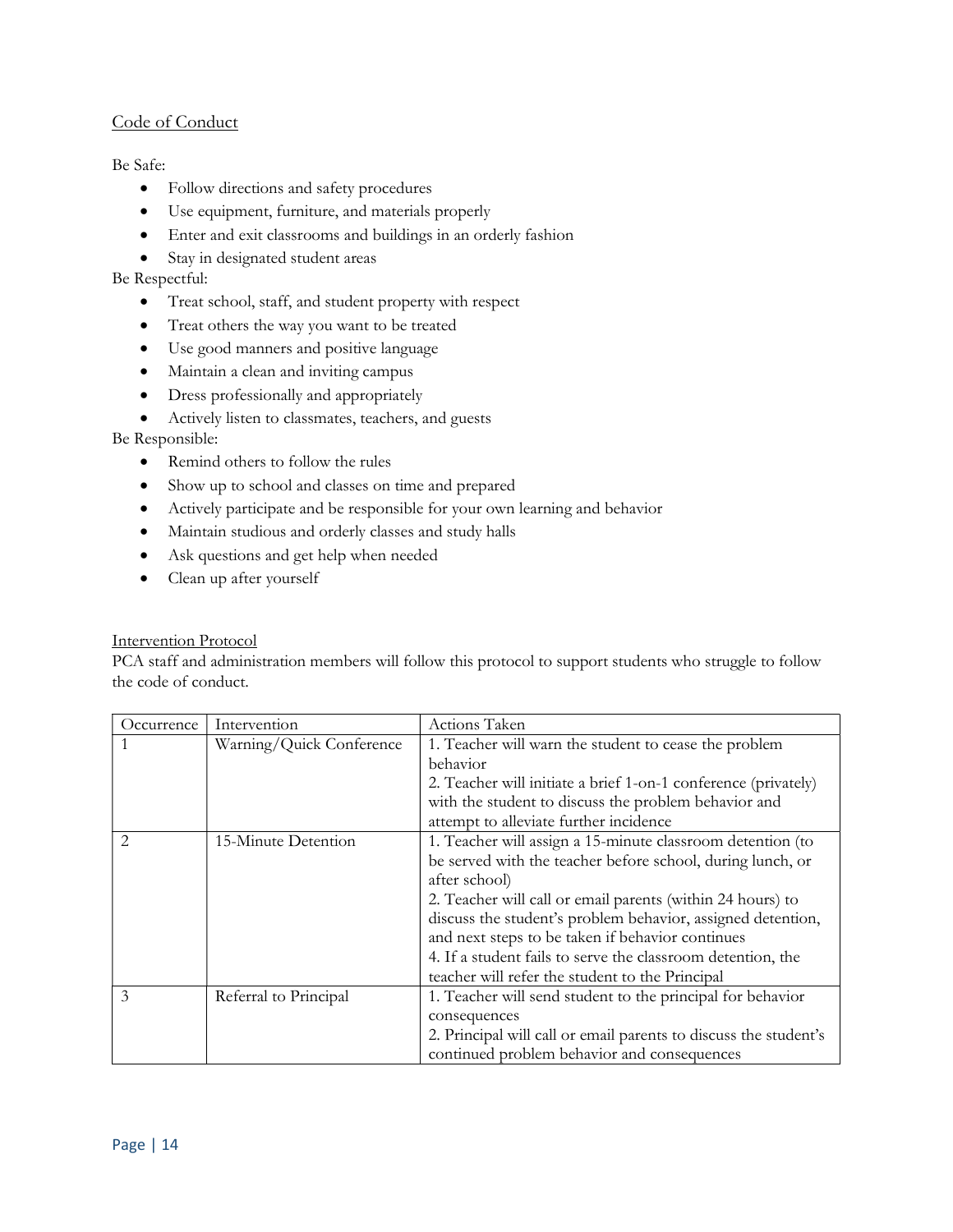### Student Drug, Alcohol, and Tobacco Policy

PURPOSE: Pioneer Christian Academy is committed to providing a safe, healthy environment for its students. Student involvement with alcohol, tobacco, or other illegal substances poses serious safety and health risks to the student involved, as well as others in the school community, and adversely affects educational and extracurricular programs. Pioneer Christian Academy also has the obligation to abide by the laws of the United States, the state of Oregon, Linn County, and the city of Brownsville and to require its students to do the same.

RULES: The following rules shall be used by Pioneer Christian Academy when responding to a student's involvement with alcohol, tobacco or any other mood-altering substance. PCA's rules in this critical area of alcohol and other drug use are motivated not only by respect for the law but also by a genuine concern for the physical, psychological and emotional well being for all its students. The possession, purchase, acceptance, consumption (use), whether actual or attempted, OR being in the presence of alcohol, or any illegal drug, drug paraphernalia or other substance by the students on the Pioneer Christian Academy campus or at any other school-sponsored activity/event at any time or place is prohibited. Regardless of age, students are not allowed to use any form of tobacco on school grounds or at any school function.

OFF-CAMPUS BEHAVIOR: Regardless of whether or not a student is on campus or involved in a schoolsponsored activity, students enrolled at Pioneer Christian Academy are not to engage in the use, possession, or distribution of illegal drugs, alcohol, and tobacco and are not to abuse over-the-counter or prescription drugs. A private party held off campus is not a school-sponsored event. The school cannot be held responsible for supervision or enforcement of its rules on substance use at private parties. Supervision and enforcement at such events are the responsibility of parents and police. Pioneer Christian Academy reserves the right to take disciplinary action, however, when a student's actions or conduct at a private party or anywhere else bring discredit to the school or break the law. Examples would be vandalism, property damage, violence or illegal behavior that gives rise to a medical emergency or a police response. The host of a private party where such behavior occurs, as well as other involved students, will be subject to disciplinary action if the matter comes to the attention of the school.

CONSEQUENCES: A student who violates the alcohol, tobacco, and other drug rules outlined above will be subject to disciplinary action, which may include expulsion, regardless of the student's previous disciplinary record. In addition, a student who violates the above policy may be required to undergo drug/alcohol counseling. Any student who chooses to remain in the presence of someone engaging in any prohibited activities may also be subject to disciplinary action.

Any student found in violation of the school's alcohol, tobacco and other drug policy will:

- receive a suspension from school of at least five school days
- be referred to the pastor of the family's church (if applicable)
- have a professional evaluation related to substance abuse issues and dependency by an agency or a person acceptable to the school. The cost shall be paid by the parent(s) and a written confidential report prepared and turned over to the school and the parent(s).
- participate in an alcohol/drug education or counseling session if recommended
- with his/her parents, meet with the principal or other school board members and administration before the student is allowed to re-enter the school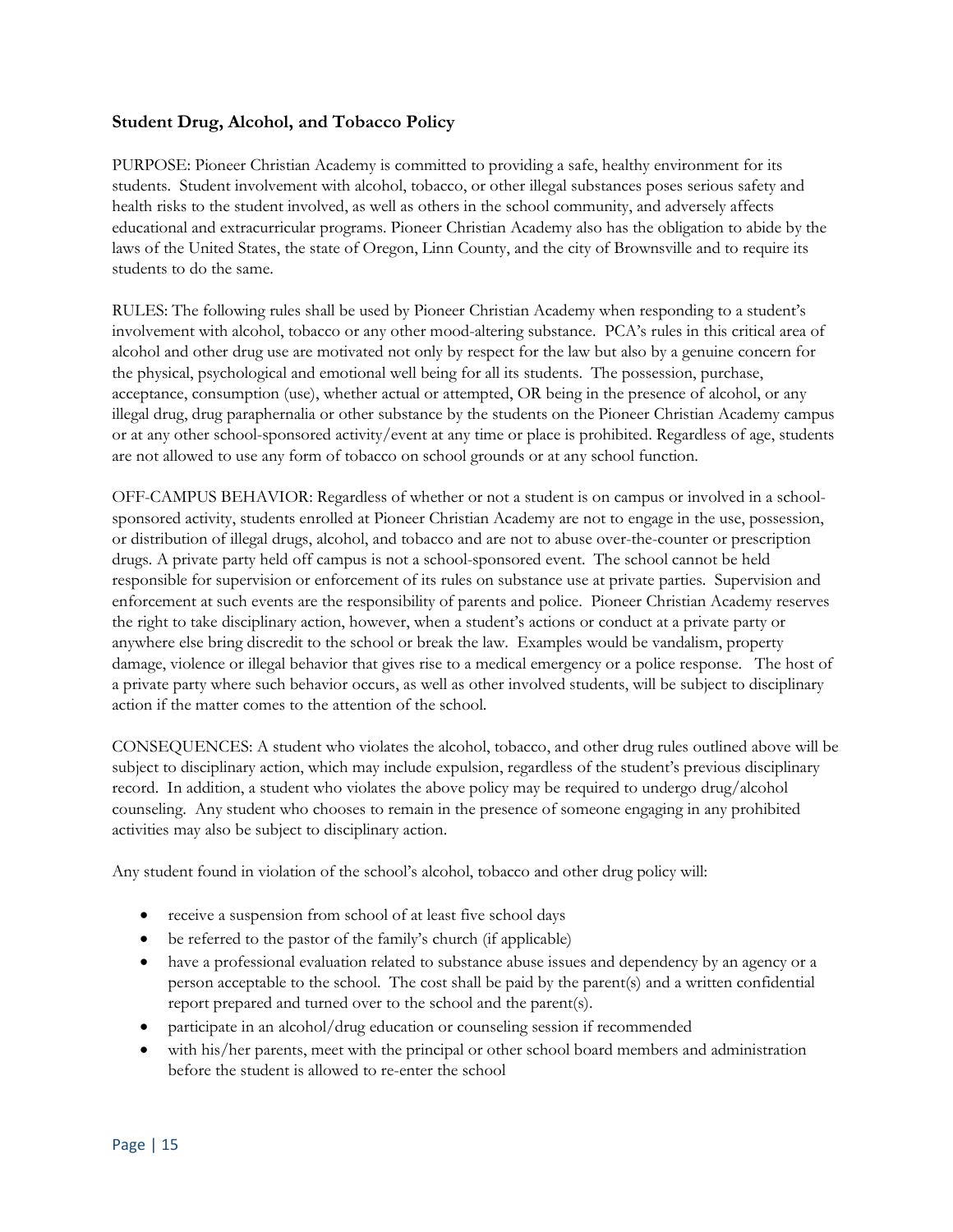#### Harassment Policy

It is the policy of Pioneer Christian Academy to maintain a learning environment that is free from harassment because of an individual's race, color, sex, national origin or disability. The school prohibits any and all forms of harassment because of race, color, sex, national origin, and disability. It shall be a violation of school policy for any student, teacher, administrator, or other school personnel to harass a student through conduct of a sexual nature, or regarding race, color, national origin or disability, as defined by this policy. It shall also be a violation of school policy for any teacher, administrator or other school personnel to tolerate sexual harassment or harassment because of a student's race, color, national origin, ethnicity, or disability, as defined by this policy, by a student, teacher, administrator, other school personnel, or by any third parties who are participating in, observing, or otherwise engaged in activities, including sporting events and other extracurricular activities, under the auspices of the school. For purpose of this policy, the term "school personnel" includes school board members, school employees, agents, volunteers, contractors, or persons subject to the supervision and control of the school. The school will act to promptly investigate all complaints, either formal or informal, verbal or written, of harassment because of race, color, sex, national origin, or disability; to promptly take appropriate action to protect individuals from further harassment; and, if it determines that unlawful harassment occurred, to promptly and appropriately discipline any student, teacher, administrator or other school personnel who is found to have violated this policy, and/or to take other appropriate action reasonably calculated to end the harassment.

To read the full Harassment Policy, please visit pioneerchristian.org/policies.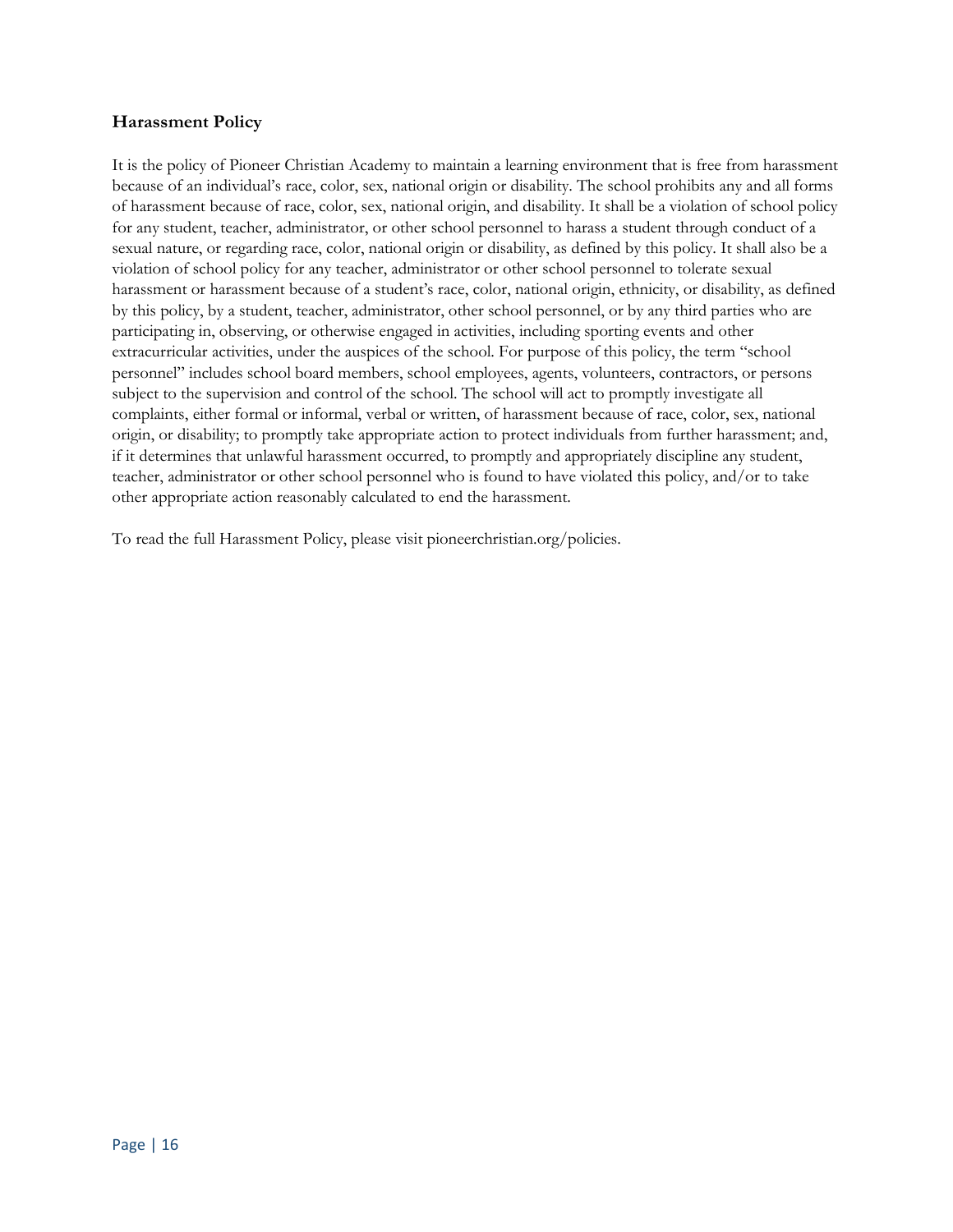# School Uniform

# Uniform Colors

(applies to all shirts, skirts, dresses, leggings, sweaters, sweatshirts, & jackets. Solid colors only)

- 1. Black
- 2. Gray (any shade)
- 3. White
- 4. Classic Red
- 5. Navy

# Boys

- 1. Boys need to wear polo shirts and blue jeans.
- 2. Boys need to wear blue jeans that fit well and are free of holes and tears.
- 3. Boys need to keep their hair short enough so that it does not hang onto their shirt collars. Hair is to be neat, clean, and of natural color. Hair when styled may not be over eyebrows, earlobes, or collars.

# Girls

- 1. Dresses with sleeves, skirts with polo shirts, or jumpers with polo shirts
- 2. Dresses, jumpers, and skirts need to reach below the knee while sitting or standing and may not have slits above the knee.
- 3. Young girls are encouraged to wear shorts or leggings underneath their skirts for playground modesty. Leggings must be consistent with school colors.
- 4. Hair is to be neat, clean, and of natural color. Hair must be of shoulder length.

#### Misc.

- 1. Only coats, jackets, sweaters, and sweatshirts that are solid uniform colors may be worn inside the school building. Any outerwear that is not of the school colors needs to be removed while inside the school building.
- 2. Students need to wear closed-heel, closed-toe shoes all the time. Shoelaces need to be tied.
- 3. Students may not wear hats or sunglasses, or keep their sweatshirt hoods up while inside the school building
- 4. Logos and lettering must fit inside a 2" square.
- 5. Makeup and jewelry must not be excessive. No piercings.

# Relaxed Dress Code

- 1. Students must have sleeves, long pants, and skirts.
- 2. Students must maintain modest attire, form-fitting or revealing clothing is not allowed.
- 3. Logos and lettering must be appropriate.

#### Special Activities

- 1. The school dress code applies to official school activities.
- 2. The staff may make exceptions to the school dress code for special occasions.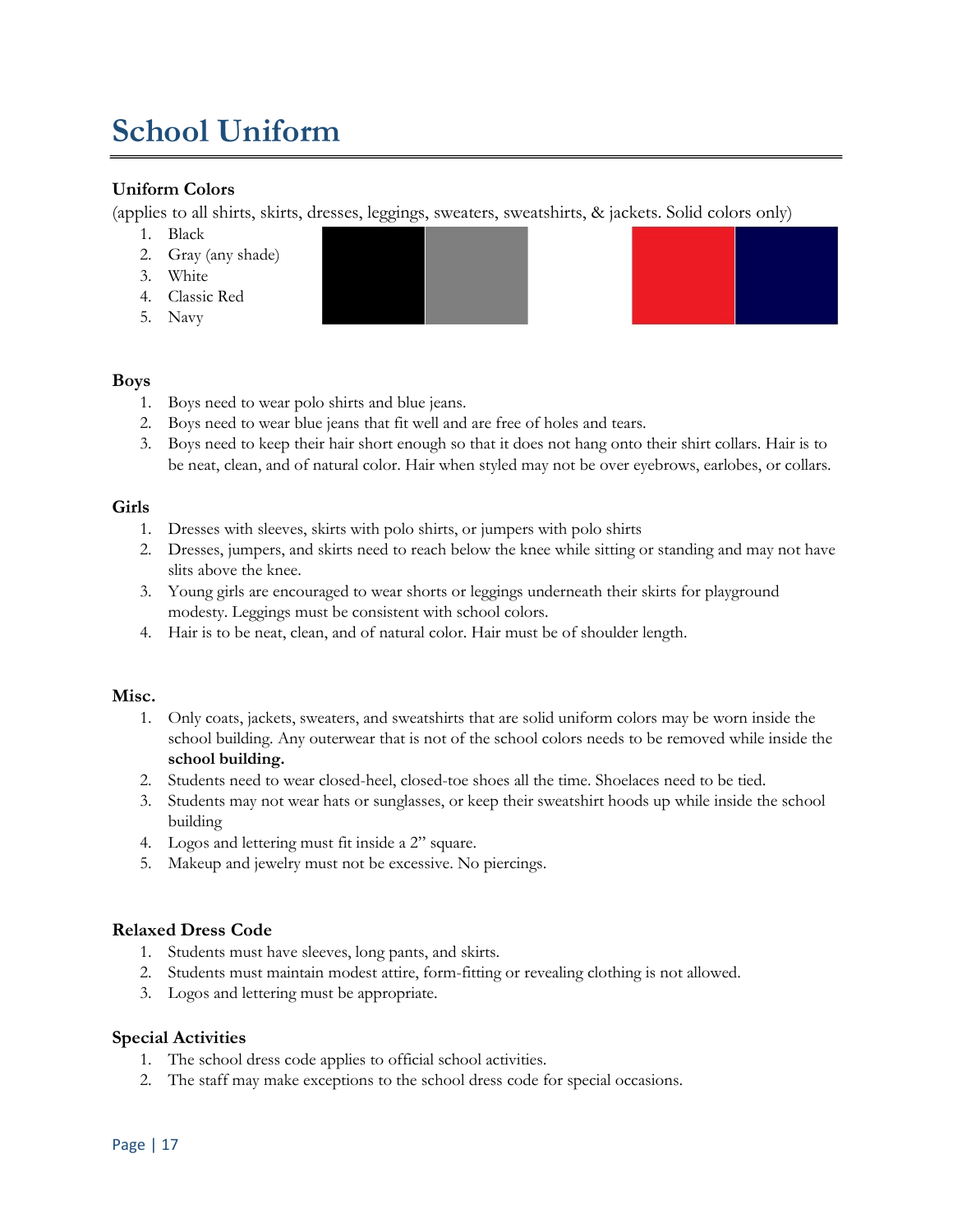#### Violations

Failure to follow the school uniform will result in a uniform violation. The violation will be sent home to parents. Parents need to sign the violation and send it back the next day. If a particular uniform violation persists, the teachers and principal will work with parents to develop a plan to correct the violation.

#### The Why

Students attending PCA are expected to live and conduct themselves in a manner that is pleasing to God and glorifying to the name of Jesus. (2 Thessalonians 1:11-12) Students are expected to be neatly and appropriately dressed. A student's attire should reflect Christian values of modesty, cleanliness, neatness and should enhance the educational atmosphere of the school. Students are reminded that they represent PCA and their appearance makes a statement to our community regarding our values; therefore, students should follow dress code guidelines at all school related and/or sponsored events.

The major responsibility for complying with our school's dress code lies with the parents and students. Student attitudes are formed significantly by their parents. Teachers should not have to point out violations. Given the wide range of opinions regarding what is an appropriate or inappropriate dress, we ask for your cooperation in supporting this dress code even when your personal preference would differ. It should be noted that the school administration reserves the right to rule on the final interpretation and meaning of the following terms: Neat, appropriate, modest, excessive, and extreme.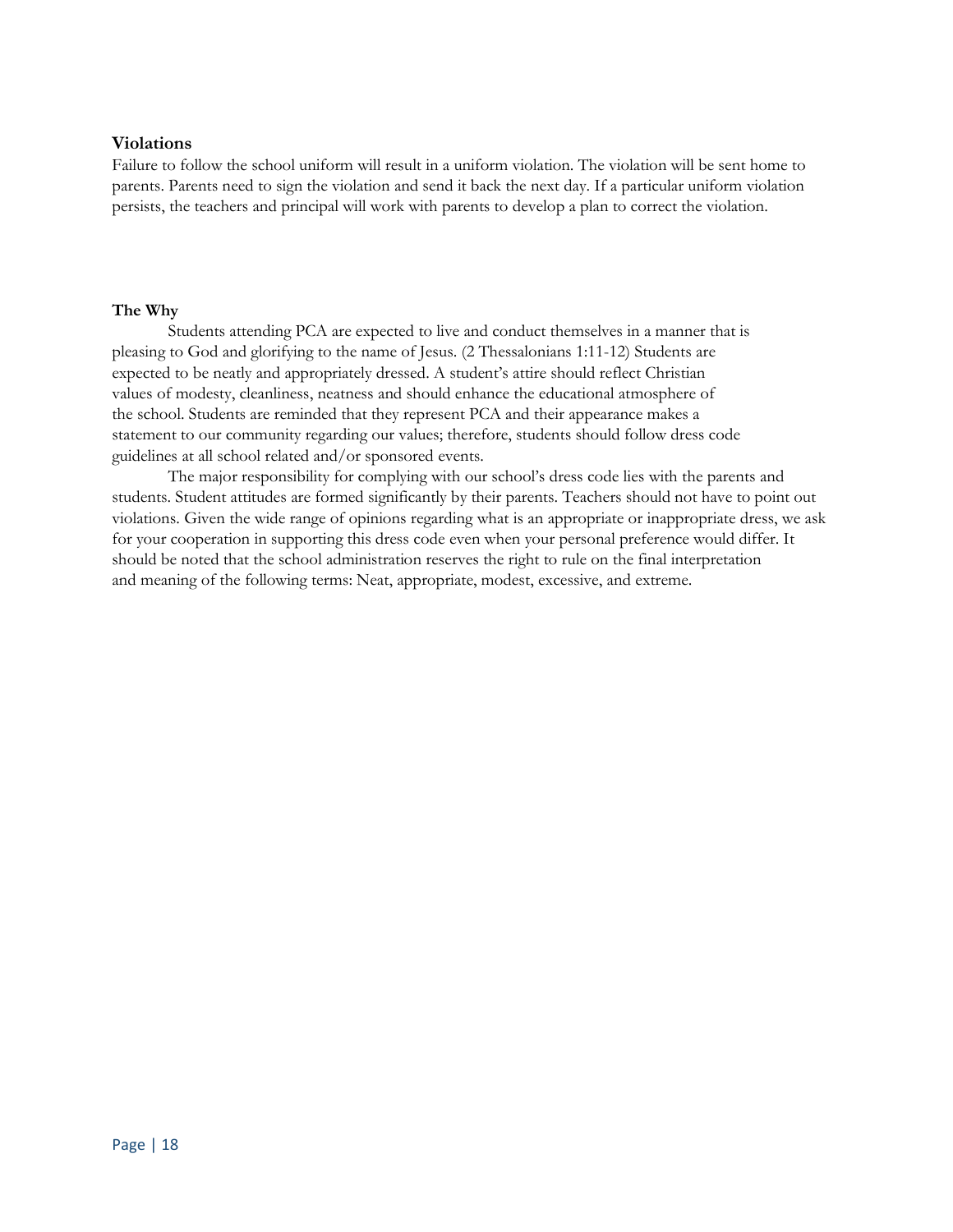Cell phones and other electronic devices may not be used at school. When students arrive at school, they need to turn their devices in either at the school office or to their teachers. The devices may be picked up when the students leave school. Failure to turn in a cell or other electronic device will result in the device being kept in the school office until it is retrieved by a parent or guardian.

This policy also applies to field trips. Teachers may make exceptions for special occasions.

Smart watches may be worn at school with the permission of the homeroom teacher. Any watch that becomes a distraction in the classroom may be confiscated and returned at the end of the day.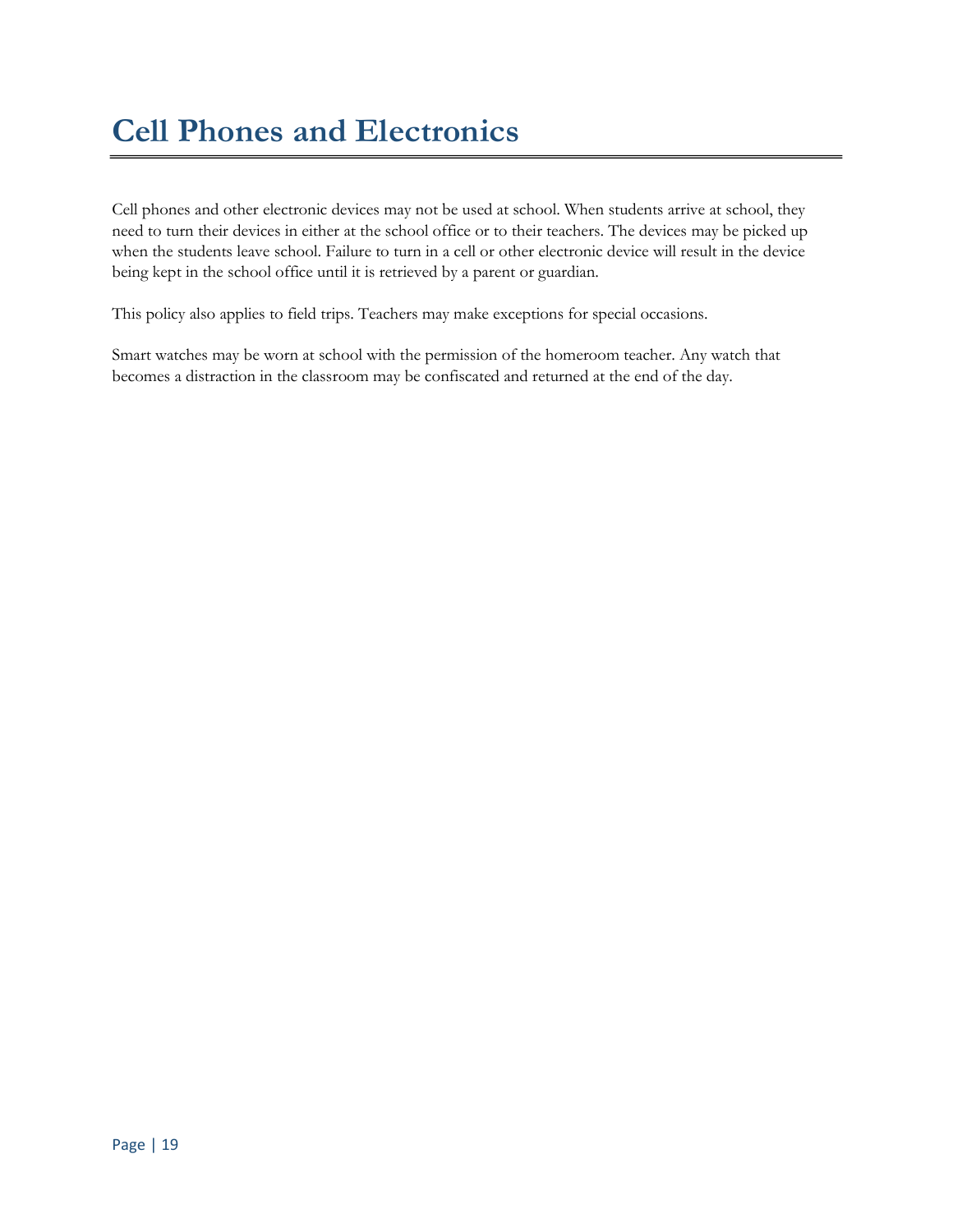# Immunizations

PCA is required by law to report immunization records to the Linn County Health Department each year. In order to follow the law, the school keeps immunization records on file. The school uses the ALERT Immunization Information System to look up the vaccination records for each student. If parents or guardians have decided to opt out of vaccinating their students, they are required to complete the medical or nonmedical exemption education requirements and to present the exemption forms for each exempted vaccination to the school office. The exemptions are also kept on file.

As required by law, PCA reports the vaccination statistics for Linn County and the school on the school website each year.

# Medications

### Non-prescription Medications

PCA keeps ibuprofen (Advil), acetaminophen (Tylenol), and bismuth subsalicylate (Pepto-Bismol) on hand to dispense to students with aches and pains. Parents need to sign a waiver form to allow the school to do this. Non-prescription painkillers will not be dispensed if a waiver has not been signed.

#### Prescription Medications

Parents of students who need prescription medications administered while the students are at school need to inform the school's administration about how to properly administer the medication. The medication will be kept in the school office and will be administered by a staff member. Epi-pens will be kept in the school office.

#### Allergies

Parents need to inform the school of any allergies students may have. The school will keep this on record and do its best to keep the students safe.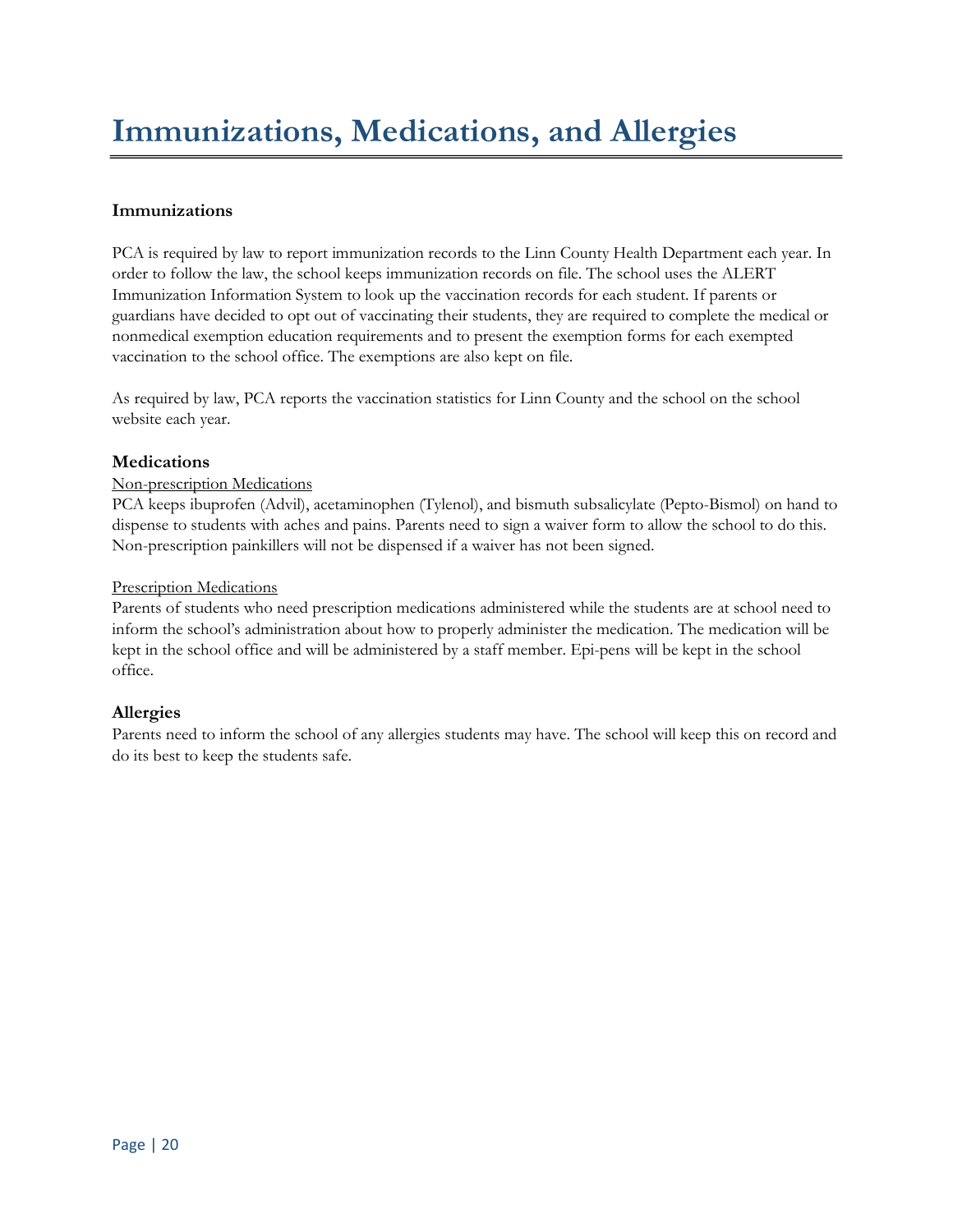# Parent Expectations and Opportunities

# Parent-Teacher Conferences

PCA holds two PTCs each year at the end of quarter 1 and quarter 3. These meetings will be scheduled with each student's teacher. PTCs are important, so parents are encouraged to make them a priority.

In addition, PCA hosts an annual parent-teacher assembly shortly after quarter 2.

### Service Time

PCA depends on the volunteer efforts of parents and guardians to help lower costs. Parents and guardians are expected to help prepare the school building by cleaning and completing maintenance projects at the annual back-to-school cleaning event held in late summer. In addition, other cleaning and maintenance projects may arise throughout the school year, and the school will ask for your help.

Each homeroom teacher will look for a team of room mothers to help plan special events, give flashcards, tutor students, grade assignments, and complete other school-related tasks.

The school will also look for volunteers to address the student body at the weekly student chapels and to provide hot lunches.

### Annual Auction

PCA holds an annual auction. The school and board look to the parents and students to help plan the auction and make it a success.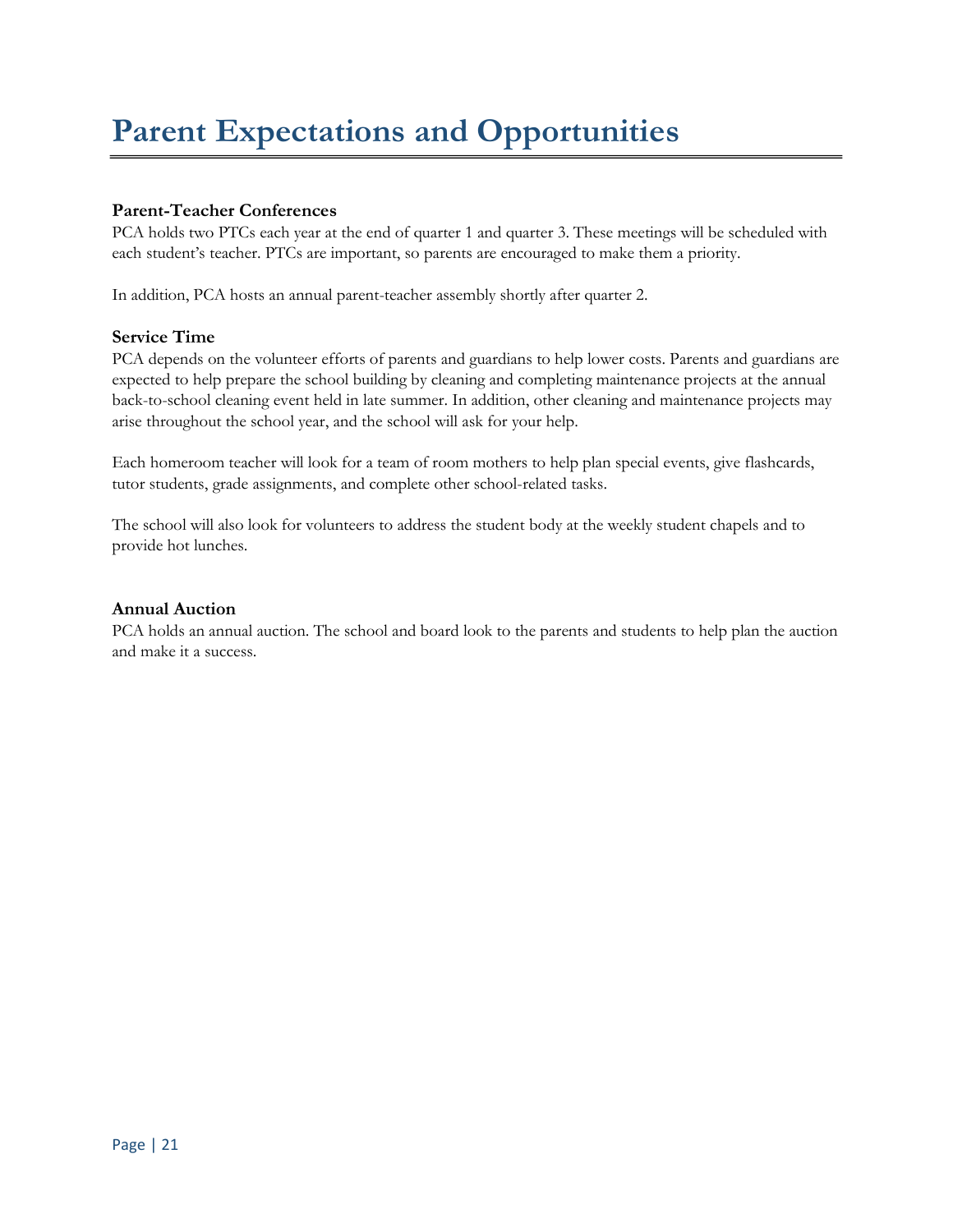# Miscellaneous

### Booster Seats

PCA requires parents of students requiring a booster seat to provide booster seats when the students leave the PCA school grounds under the care of a PCA staff member or volunteer. If a booster seat is not provided for a child needing a booster seat, the child will not be allowed to leave the premises. PCA obeys the law because it is liable in case of an accident or traffic stop. The following laws apply to Oregon students:

- 1. Once a student weighs over 40 pounds, the student must ride in a booster seat.
- 2. A student must use the booster until the student is 8 years old or at least 4'9" tall.

#### After-school Activities

PCA is responsible for the transportation, supervision, and logistics for any extracurricular event that is mandatory or is officially planned by the school or its staff. The school is not responsible for any event that is optional or not officially planned by the school or its staff. Parents are responsible for the students' transportation and safety for all other events, even if the event comes after an official school event such as a school program or auction. Although teachers may be present at unofficial events, parents are ultimately responsible for their students.

#### Lost and Found

The lost and found box is kept in the school office. Unclaimed items will be donated to a local thrift store.

#### Lunch on Early Release Days

Occasionally the school schedules early release days. On those days, there is no lunch time scheduled at school, and students should not bring a packed lunch unless otherwise notified.